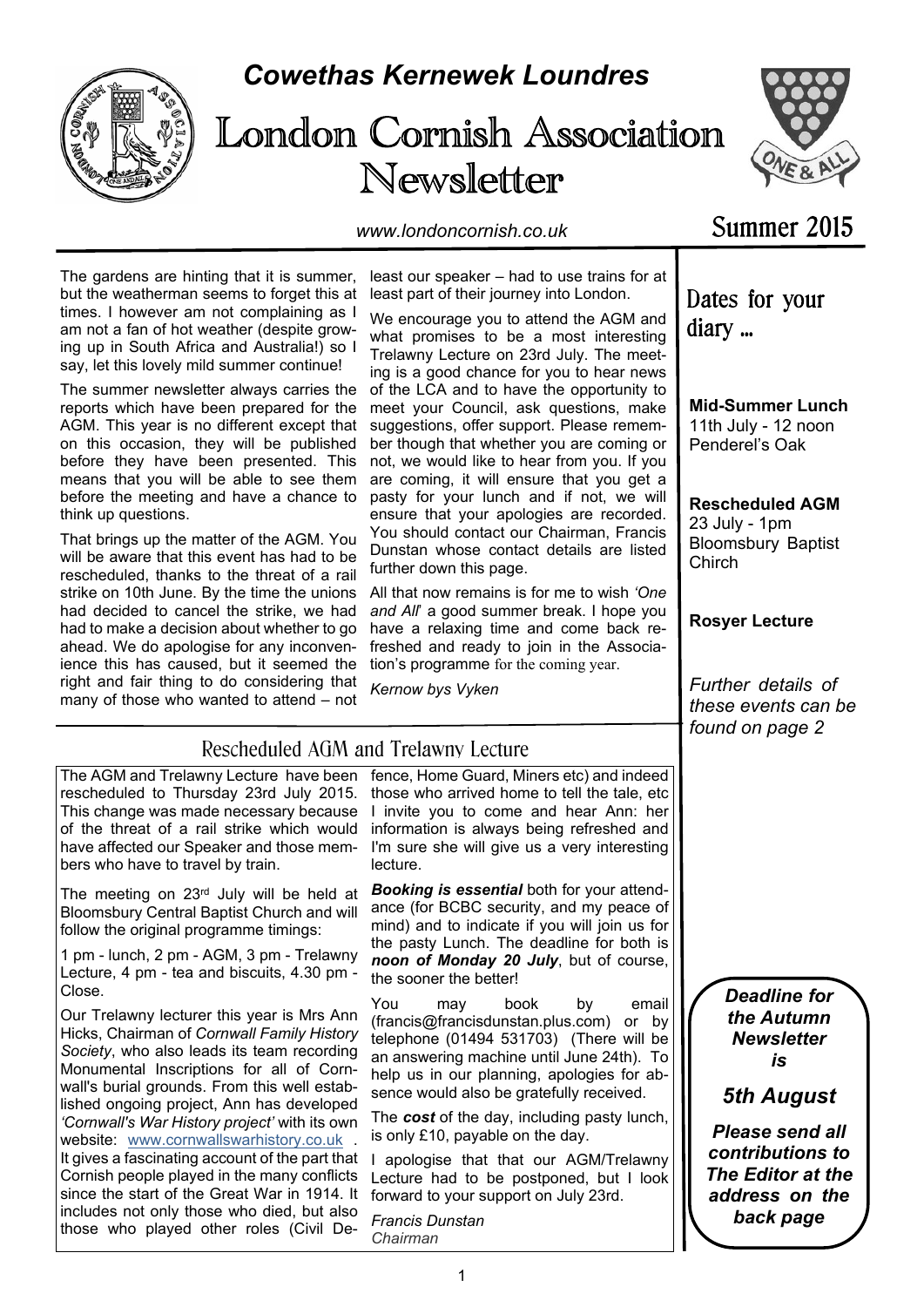# Forthcoming events

### *A warm welcome is extended to non-members who would like to attend any of the London Cornish Association events.*

#### **Midsummer lunch – 11th July – 12 noon**

*Venue: Penderel's Oak –* 283-288 High Holborn, London *(Nearest tube: Holborn or Chancery Lane – on the Central Line)*

*Contact: Liz Broekmann –* Tel: 020 3638 6817 (Leave a message)

#### **Re-scheduled AGM and Trelawny Lecture – 23rd July – From 1pm**

1pm - Pasty lunch 2pm - AGM 3pm - Trelawny Lecture 4pm - Tea and biscuits

*Trelawny Lecture:* Ann Hicks, *Chairman of Cornwall-Family History Society* will tell us about the Cornish War Project.

*Venue:* Bloomsbury Central Baptist Church, 235 Shaftesbury Avenue. London WC2H 8EP *(Nearest tube stations: Holborn or Tottenham Court Road - NB: Central line is not stopping at Tottenham Court Road)*

*Cost: £10* which include a pasty lunch as well as tea and biscuits after the lecture.

*Booking is essential whether you require a pasty lunch or not. Please RSVP to the Chairman, Francis Dunstan by lunch time on 20th July.* (Tel: 01494 531703 or Email:

francis@francisdunstan.plus.com)

### **26th Rosyer Lecture - 18th July - 2.30pm**

Kowethas Kernewek City Lit/ City Lit Cornish Society Presents The 26<sup>th</sup> Rosyer Lecture

**Caroline Vile** 



& Other Unique Aspects of Pre-industrial Cornwall 2.30 for  $3.00$ pm, Saturday,  $18<sup>th</sup>$  July 2015 Room 122 City Lit Keeley Street London WC2B 4BA**Admission Free** 

# News of Past Events

# The 129<sup>th</sup> Annual Dinner

On a crisp March evening, 46 members and guests descended on the Thistle Hotel at Marble Arch for the LCA's 129th Annual Dinner. The evening began with drinks and chat, after which the party moved through for dinner.

Guests were in for a real treat when they entered the dining room as they were greeted by an impressive floral display - there were daffodils in abundance, thanks to the generosity of the Cornish flower growers. Their wonderful smell and bright yellow colour were



reminders of the beauty of a Cornish spring.

Waiting on each seat was a 'goodie' bag which had been kindly brought by our Principal Speaker, Mr Malcolm Bell who is Head of Tourism at Visit Cornwall.

After a delicious dinner, elegantly served, we had the privilege of hearing Malcolm Bell's most entertaining speech. This was most interesting and was greatly enjoyed.

For the past few years, we have enhanced the Cornish 'feel' of the event by giving the tables Cornish names. This year we opted for Cornish saints, something which featured in our Chairman's reply to the Principal Speaker's toast. This is what he said…

*You will see that the tables have all been named after some Cornish saints. The official top two Saints of Cornwall are the Patron Saints St Michael and St Petroc. (St Petroc, said to be the Captain of the Cornish Saints). The third, but in many people's minds, the actual number one Cornish saint is St Piran, (or as some of us say St Pyran) who was originally the patron saint of Tinners (and sinners?) of Cornwall and whose black and white flags we see all around us this evening. That is why the top table bears his name. You may be aware that the BBC Songs of Praise on Sunday 22 March will be coming from St Piran country i.e. Perranzabuloe celebrating one of the oldest Christian buildings in the UK. Of course St Piran is also remembered in Perranwell and Perran Ar Worthal as well as my maternal Perranuthnoe.*

*Perhaps I should say at this point that on a recent modern road map of Cornwall there are 67 place names beginning with the word Saint, Those 67 do not include all the old Cornish saints names themselves , St Non, St Breaca, St juliot, St Stediana, St Lallulow, St Gundred, St Credan, and many more.*

*The fourth saint your Committee chose is St Endellion who was named after a Prime Minister's daughter, (or should that be that the other way round), anyway, She is looking after one of our distinguished guests tonight who was born in that region.*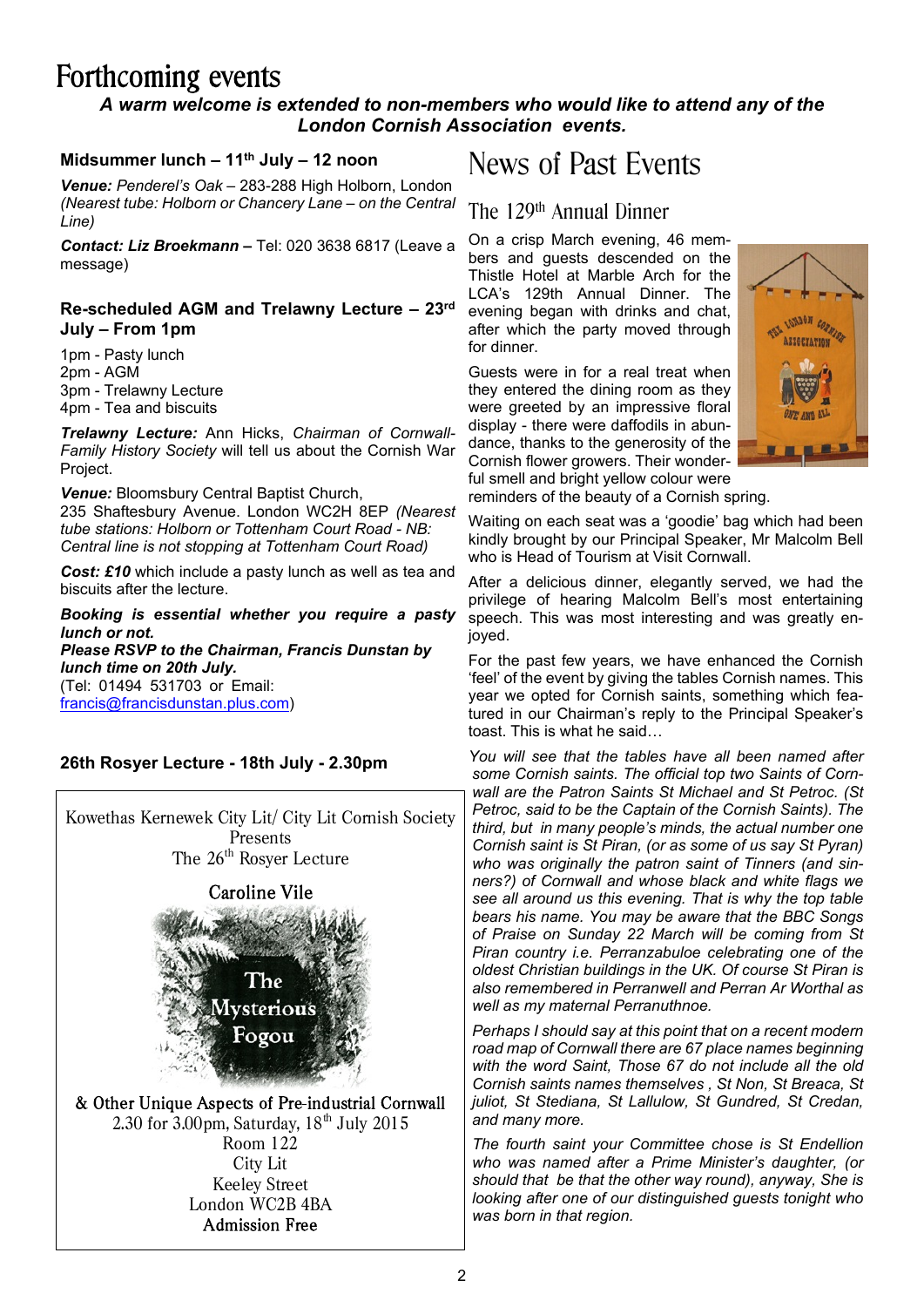*Finally is St Just (and we have two of them on the Map i.e., in Penwith and in Roseland. The former is associated with our Editor whose ancestors owned a large house near Cape Cornwall.*

*So where did all these Saints come from: well, many were the children of King Brechan originally from Breconshire in Wales. He must have been a bit of a lad because he married three times and had numerous children ranging in number from 12 to 63! depending on which book you read. The favoured number is 24, (boys and maids, as we say in Cornwall) St Endelenta was one, Menfre at St Minver was another, many ended up in North Cornwall.*

*However I will end this list by offering you one of their siblings as an alternative to St Valentine, namely St Adwen, of Advent, the Cornish Patron saint of sweethearts.*

*So it is not much use to trying to remember where an incident in your life took place in Cornwall by saying 'know it begins with Saint'. It is a bit like being in China and being told to 'follow the man in the gray suit'. Even worse is to say 'I know it begins with TRE because in Cornwall alone, there are at least 146 place names beginning with TRE. And here is a list of them! So Cornwall is a very special place, unique, in fact. But I would not want to be a postman there! Would you?*

This was a most enjoyable evening … let the pictures tell the story.



*Chairman Dr Francis Dunstan in conversation with LCA President, Sir John Trelawny (Rt) and Councillor Hugh Rayner, Mayor of the London Borough of Barnet*



# this.

The other speaker on the day was David Luck, Senior Archivist for the London Metropolitan Archives. His talk is covered in the following report.

The convenors of the Family History Day Conferences achieved an amazing scoop when it managed to book Dr Nick Barratt as a speaker for the April conference. Nick is a medieval historian and is currently Head of the Medieval, Early Modern and Legal team at The National Archives. However he is probably better known to the general public for his role as consultant on the TV programme *'Who Do You Think You Are?* His entertaining (and informative) talk provided us with a wonderful insight into what really goes on behind the scenes in the making of a programme like

#### **Talk on the London Metropolitan Archives**

Family History Day

The second session at the Family History Day in April was an introduction to the London Metropolitan Archives. This was as a prelude to a visit that LCA members will make with David Luck on May 28th. David is a senior archivist with LMA. He subtitled his talk 'Where we've been and where we are going'.

About a fifth of the UK population can trace their ancestry to London at some point, and for the London Cornish this is likely to be a lot higher. My own grandfather left his family in Illogan in the 1870s and came to London to train, earn his living, marry and have children. So finding out about the records held at LMA is as relevant to us as the Cornwall Record Office.

David described how the LMA was one of a patchwork of 624 archives within the London area. It had it's origins in a number of well-known predecessor organisations including the Greater London Record Office and the City of London Record Office. Amalgamation of these archives occurred in 2005. The archive supplements the City of London Guildhall Library which David described as the library and bookstore for the City.

The collection policy of the LMA is to document activities within the City of London and additionally to acquire records concerning the whole of London.

The archive is housed in an old print works in Northampton Road Clerkenwell. David pointed out that there was logic in this. Archives are particularly heavy. Fortunately old industrial buildings such as those used for printing were built to bear heavy machinery, and are better able to bear the weight of the 105km of records in the collection. Holdings include records from:

- London County Council, Middlesex County Council, Greater London Council and the City of London Corporation (Livery Companies)
- Pan-London organisations, businesses and charity such as Corams.
- Church records from the Diocese of London and CofE parish records
- · Welfare institutions, Board of Guardians and Hospitals
- Directories of London
- · Maps
- Prints and images

Amongst the 80 staff who work at the archive are dedicated digital imaging and conservation teams. Both unfortu-

*A group of guests relaxing at the dinner*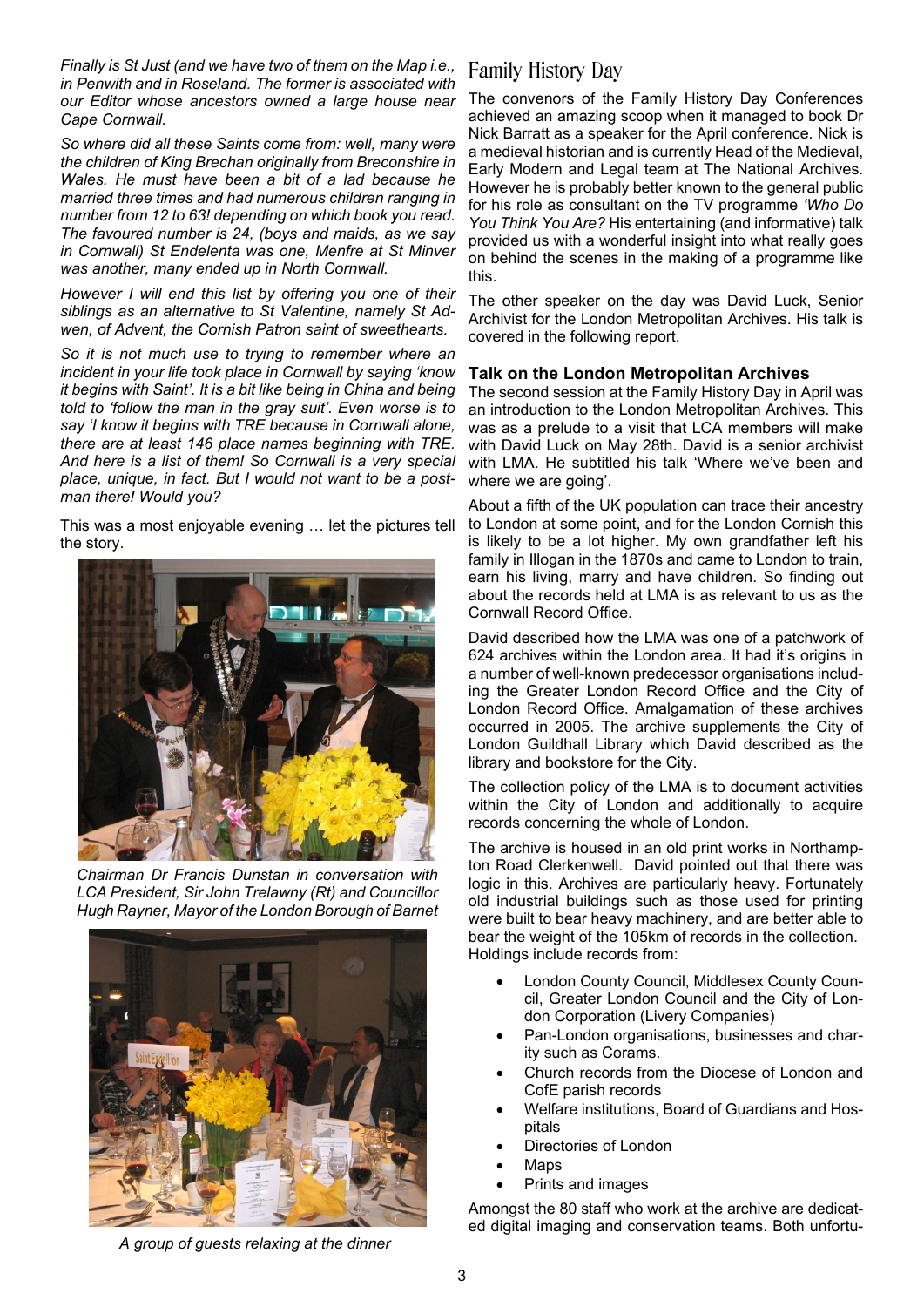nately are threatened by economics and cut-backs. So it is understandable that LMA should come to a commercial arrangement with Ancestry.com to scan some of their records and make them available online to family historians. More than 200 000 000 records have so far been uploaded including more than 150 000 000 entries from the London electoral registers between 1835 and 1965.

Another LMA digital initiative is called 'Collage'. This is a growing bank of images - prints and photographs – searchable online by place.

David was keen to talk about the future challenges for the London Metropolitan Archive following on from comments made earlier in the day by Nick Barratt. He mentioned in particular, issues surrounding how to deal with digital records from the 1970s to the 1990s. Many of these records are in a form that is not easily accessible now because of changes in the hardware and software used. It struck me that this is something that we as family historians need to be really aware of – the potential obsolescence of recording technology.

David felt that another challenge would be the need for London's local authorities to merge their archive services in an effort to reduce costs yet further. In many ways this would make a lot of sense for us family historians but with more than 600 separate records offices could be a process that takes some time.

*Chris Burgess*

### Federation of Old Cornwall Societies Summer Festival Public Hall, Liskeard Saturday 27<sup>th</sup> June 2015 10am – 4.30pm

Following a parade of the banners of the Old Cornwall Societies and a Roll Call of all Societies and Associations present, there will be bus excursions to St Germans, St Neot, Trelawne Manor, Minions and the Cheesewring as well as a walking tour of Liskeard and an optional rail excursion to Looe.

It is hoped that a replica of Richard Trevithick's *Puffing Devil* will be on the Parade, next to the Michael Loam fountain as well as a number of restored Rowe Hillmaster lorries built at Liskeard during the 1950s.

Pre-booking is preferred and the cost will be £6 per head.

*Contact* : Ivor Corkel – Email: corkengine@talktalk.net, Tel: 01209-712267

# Condolences

It was with great sadness that we heard of the death, in March, of Tom Sims. Tom was a very active member of the Association and served on Council. But, it is probably as a part of the Family History Group that he will be best remembered. He was a hardworking member who was particularly good at dealing with technical issues!

Tom will be missed by all who knew him and we offer our condolences to his family and friends.

## 7 th Cornwall International Male Voice Choral Festival

*'Let all men sing'* was Basingstoke's introduction at the Gala Concert in Truro on  $4<sup>th</sup>$  May. And so they did – from Land's End to Launceston through five days of comradeship in song. Seventy choirs, of which I heard but thirteen, sixty events and fifty locations including schools, the Eden Project and the Minack Theatre made for a logistical nightmare in the organisation of a significant choral festival worldwide.

I was particularly impressed by the boy choirs, one Lithuanian and the other from St Petersburg in Russia, each composed of over forty choristers between the ages of nine and nineteen. The *'Hallelujah Chorus',* sung in Russian, and Andrew Lloyd Webber's *'Pie Jesu'* were mind blowing. So too were the contributions by the unaccompanied group of eight young Gentlemen Singers from the Czech Republic.

Other choirs of all ages came from Georgia (USA), Canada, Africa, Australia, Europe, Wales, England and 'West of the Tamar'. They combined to create unforgettable, moving and contrasting experiences. I look forward to the eighth event in 2017.

*Mary Watters*

# Voices of London Festival 2015

Building on the success of its pioneering inaugural outing in 2014, this year's festival will feature new commissions, come and sing workshops, and of course, a huge range of choral music. The Festival is generously hosted by St James's, Sussex Garden, and will run from 19-27<sup>th</sup> June 2015.

Celebrating the extraordinary range of vocal diversity on offer in the capital and beyond, the festival showcases ensembles of all shapes and sizes, from community choruses and youth groups to professional chamber choirs and operatic ensembles. At the heart of the festival lies collaborative music-making in a wide range of guises.

This year the premier of the festival commissioned work, A Cornish Requiem by young British Composer Jamie Brown brings the life and culture of Cornwall into focus, drawing on folksongs, poems and themes from the region. The premiere will take place at the Festival Finale on the 27th June along with works by the prolific British Composer, John Rutter. The forces involved include vocal soloists, brass, organ, a professional chamber choir as well as the Voices of London Festival chorus comprised of numerous choirs from across London. Following its world premiere in London, the composer hopes to take the work to Cornwall for performance by local musicians.

The Festival will be held at St James' Paddington, Sussex Gardens, London W2 3UD

For more information, visit the Festival website at www.voicesoflondonfestival.com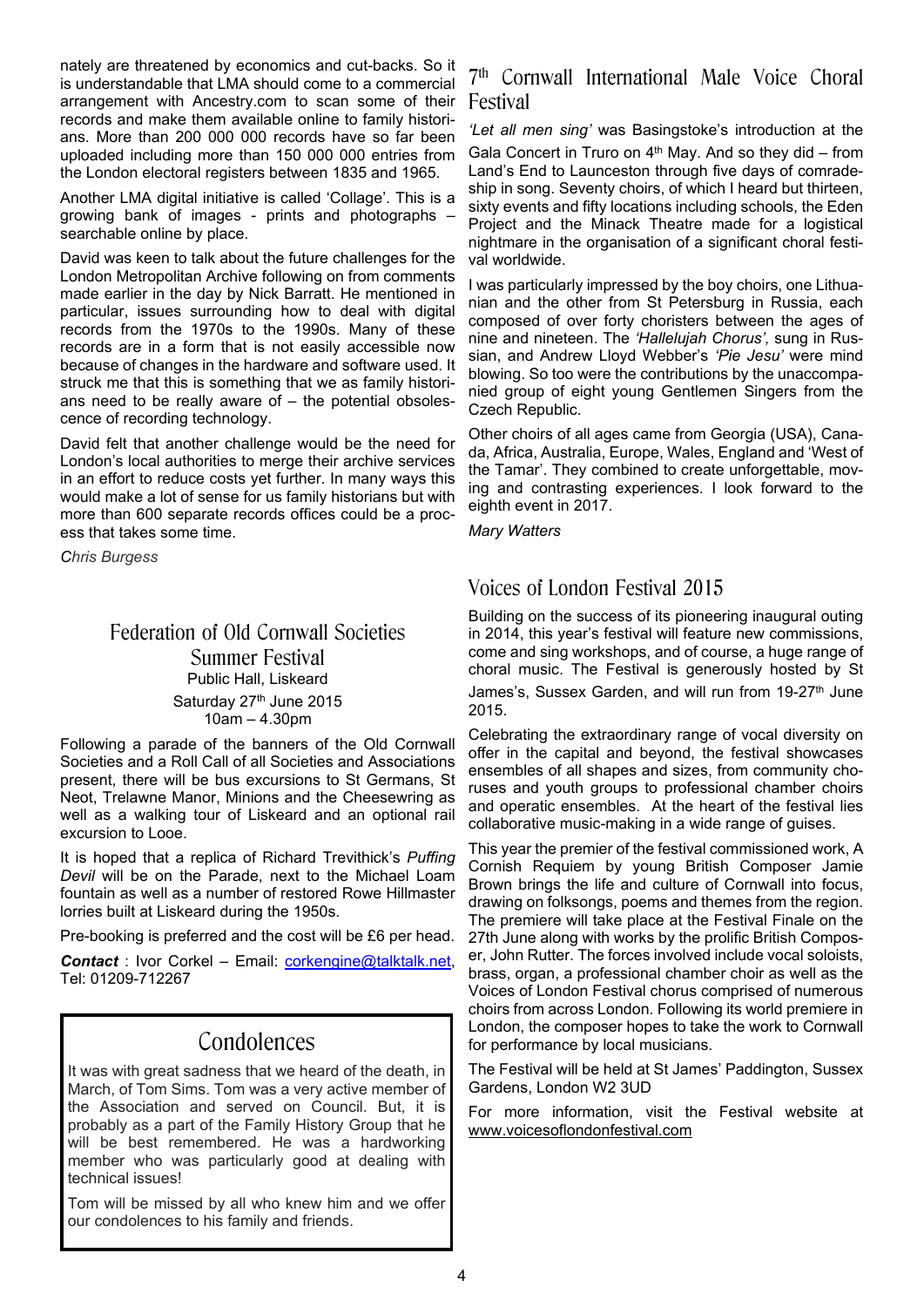# AGM Reports 2015

# Report of the Chairman

Well. what do I write this year?! I've just read my last year's report and you will not be surprised to learn that I could repeat most of it for this year! Unfortunately so. I have to say that this has been a difficult year for the working of the Association. In particular the proposed strike of the railway men this very week has caused much concern for those who have tried to organise our 2015 AGM and Trelawny Lecture. I am also very disappointed that only 13 members had registered for this years' event, and that I have received only two apologies, out of 220 members, re the AGM. This meeting is a costly one to arrange for the Association and the lack of support for it is disturbing.

*Three positive areas stand out* I'm delighted to report:

- The Newsletter written for the most part by Elizabeth Broekmann our Editor continues to be the main contact between the Council and the membership. We are grateful to Liz for all the hours she spends in maintaining the high standard of the newsletter. It would help her if members would write something for the NL. It does not have to be a full article but something our members may find interesting. A Cornish joke?? A memory of 'home'?
- Secondly, the continuing success of our Family History Group bi-annual day conferences are reported elsewhere. The committee of Carol Goodwin, Gill Penny, Chris Burgess, Mary Timmins, Jackie Trembath and, until his recent death, Tom Sims, have worked to keep these events two of the most successful of our year.
- Thirdly, our Annual Dinner proved to be a success at the Thistle Hotel. It is a pity that members leave it so late before sending in their bookings, giving the organising Committee much worry, rather unnecessarily. This year for the first time I can remember, two London mayors attended, but no Cornish mayors - a sign of the times? Changes are likely to occur next year. The hotel threatens refurbishment and there is talk of changing the Dinner to a Lunch. Your comments on this idea would be welcome, and your presence even more welcome.The Dinner committee is very grateful to Lizzy Broughton for arranging the flowers, and to Graham Gendall Norton for arranging for Malcolm Bell to be our Principal speaker.

Our monthly lunches are on the decline, as I have remarked previously and maybe it is time to discontinue them. (They are scheduled for this coming year 2015-16). Other Lunches have proved more successful, including the New Year lunch with a very good turn-out. We are grateful to Tony Wakeham for continuing to be responsible for these special lunches in spite of his ill-health.

We thank Jackie Trembath for keeping our finances in order and Graham Pearce for keeping our Membership list in order. Graham reports that our numbers remain constant at around 220. If you are a new member we welcome you and will be glad to see you at any of our events.

Carol Goodwin has taken over the Emailing list and the refurbished Website. May I urge you to let Carol have your up to date email addresses and for you to look at your emails and the website more often than maybe on your birthdays! A Heartfelt plea!! As I remarked last year it is a

pity that so few of our members who say they are on email respond to notices sent out between Newsletters.

I continue to be LCA Chairman and reluctantly resumed that of Hon Gen Sec, which is a Bad Thing, and we have no Vice-Chairman either. I also look after the Paul Smales Award, and am Archivist. My recent illness has made me think of what would happen were I to fall under that proverbial London bus. Members might like to think about that too and its implications for LCA ! Really!

We do not have a social Committee any more! Council meetings are often attended by only four officers. Three council members are unable to travel easily and cannot often attend. However, I thank them for all the work they have done on your behalf this year.

To end on a more cheerful note:

- One of our former Chairmen, Miss Priscilla Oates, and her partner Mr Paul Blaber danced the Flora again this year on my behalf.
- Prince Charles, Prince of Wales, and Duke of Cornwall has been pleased to continue as our Patron for another seven years. And…
- Our member Mrs Elizabeth Lane has been awarded a Bardship of the Gorsedh Kernow, and Mrs Kath Slatter was awarded the LCA Shield for services to Cornwall.We congratulate them both.

I have represented the LCA at the Midlands and Thames Valley Cornish Assns Annual Events.

We look forward to the New Year 2015-16

*Francis E Dunstan (Chairman)*

# Family History Group Report

We had a Family History Group meeting at the end of last year where consideration was given to a number of things including advertising, ways of increasing attendance, costs and the fact that sometimes we were not breaking even.

We do get good calibre speakers but obviously the fees have increased somewhat. This past Family History Day in April, we had two excellent speakers who fortunately charged us less than they would usually command. The result was we had probably the best attendance since taking over from Lorna's tenure.

Dr Nick Barratt who is a Researcher – in particular on the TV programme *'Who Do You Think You Are'* and who gave the attendees an excellent view of how the media works to obtain factual and entertaining family histories of celebrities.

Mr David Luck, a Senior Archivist at the London Metropolitan Archives also gave an excellent insight into the workings of the LMA – and this was followed by a visit to the LMA in May, arranged by Mary Timmins.

At our October 2014 FHG Day, Ian Waller came to talk on Handwriting Reading. Our second speaker on that Day was Jane King from the Foundling Museum. It was a different slant on Family History but definitely enlightening and quite sad. Later this year, we will arrange for a visit – at a weekend – to the Foundling Museum.

We promote the FH Days as much as we can but would also ask our LCA Members to assist by advertising these events by word of mouth also. We need to have good support on these days to justify the costs incurred.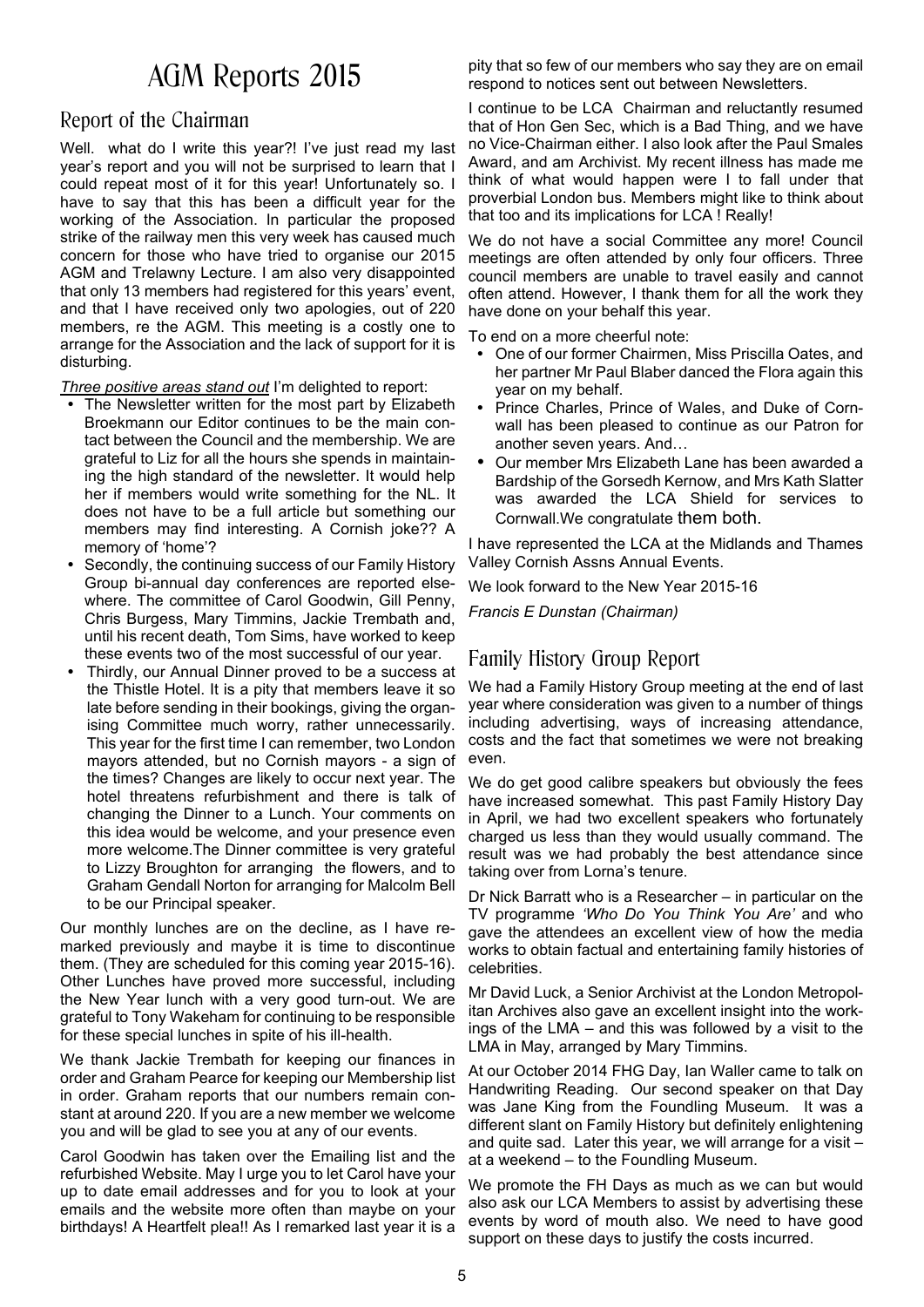For the next FH Day on October 17<sup>th</sup>, we have arranged for Dr Paul Blake to speak on Manorial Records for the morning session and in the afternoon, Dr Peter Stanier will be talking on Mining in West Penwith. (a recommendation from our member Sheila Henwood).

We are always pleased to hear of suggested speakers. Do let us know.

*Carol Goodwin (Family History Day Convenor)*

### LCA Website

The training by Nicola Bathe inTruro last year consisted of updating and backing up the site. This went very well.

There was a problem in that the system was very slow and therefore during early this year, the Host Company was changed to a much faster Host site and better administrative setup.

The website is updated where necessary with the appropriate back up.

We now have a good site so please look at it as much as you can.

*Carol Goodwin*

#### Publications Report

#### *Members Leaflet*

The LCA Leaflet is published at the beginning of September each year and mailed out with the Autumn newsletter.

The 2014-5 brochure was, once again, in the slimmeddown format which was introduced last year This format is much easier to produce and cheaper to publish and, because it is smaller, we are able to mail it out with the newsletter which means that our September postage bill has been reduced by half.

#### *Newsletter*

Newsletters are published quarterly and provide information on Association activities as well as other items of Cornish interest. They endeavour to promote the London Cornish Association and to encourage members and visitors to participate in the Association's social programme.

The newsletter is sent to members, local and overseas Cornish Associations, the Cornish media and Cornish MPs as well as organisations such as the Cornish Gorsedd and four of the Legal Deposit Libraries. It is available as both a hard copy and an emailed version.

The good news this year has been the re-introduction of regular rugby reports. When Dickon Moon was unable to continue because of work commitments, there was a real gap in the newsletter. We were therefore very pleased when Ben Gilby, the Press Officer of the London Cornish RFC approached us with an offer to provide regular reports – and so we have, once again, been able to follow what's happening at the LCRFC - of particular interest this season when 'our' team has been doing so well.

We are always on the lookout for Cornish news which would be of interest to our readers and ask our members for leads. We also encourage members to contribute reports and articles for the newsletter. Whilst these were forthcoming in the past, the number of items currently being sent in has dropped substantially. This means that the size of the newsletter has been reduced during the *Duncan Paul Matthews*

past year. In order to maintain a newsletter of a reasonable size, we appeal to members to send in items of general Cornish interest which could be considered for inclusion for future issues.

*Elizabeth Broekmann (Editor)*

# Financial Report

At the financial year end, 31<sup>st</sup> March, the Association held a bank balance of £7277.75, a small increase compared to the previous year end and our income was slightly more than our outgoings.

Our main source of income is the annual membership subscription which remains unchanged at the current rate of £15. We are also grateful for the donations members feel able to make.

Unfortunately, due to a decline in attendance, the 2014 Trelawny Lecture proved quite costly as we had to pay for hall hire and the travel expenses of the speaker. The Family History days did not quite manage to cover all their costs but these popular days continue to be very well attended and Council feel able to continue to support them. The Annual Dinner was very successful and covered all its costs.

As with previous years, we continued to hold most of our Council and Committee meetings, and also several social events, at the Penderel's Oak, so saving the cost of a meeting room.

The highest expense we have is for printing the Newsletter but we feel it is a worthwhile expense as this is our only contact with most of our members. We hope you enjoy reading it.

Our Truro-based web designer completed the final work on our re-launched Website during the year. She also provided some much appreciated training for the Council member who has responsibility for updating the site, to enable her to keep the site going forward. There will be an annual charge for hosting but we don't anticipate any more development costs in the coming year.

*Jacqueline Trembath (Treasurer)*

# St Keyne Holy Well Clean Up

Before World War 2, a Liskeard Solicitor bought the site of the St Keyne Holy Well which was part of the Morval Estate and bequeathed it to the St Keyne Parish Church. A condition of the bequest was that the well be cared for by the Liskeard Old Cornwall Society

*\_\_\_\_\_\_\_\_\_\_\_\_\_\_\_\_\_\_\_\_\_\_\_\_\_\_\_\_\_\_\_\_\_\_\_\_\_\_\_\_*

On Monday 8th June, a small group from the Liskeard OCS went to the well to carry out the half yearly clean up, after which they enjoyed tea and saffron buns.

According to legend, the first of a couple to drink water from the well after the marriage ceremony becomes *'Master of the Home'!* There is a story of one enterprising bride who caught her husband out by visiting the well earlier in the morning and collecting a jug of water from the well which she placed in the church porch. So, when her new husband trotted off a mile or more to the well after the ceremony to drink the water, he had been pipped to the post!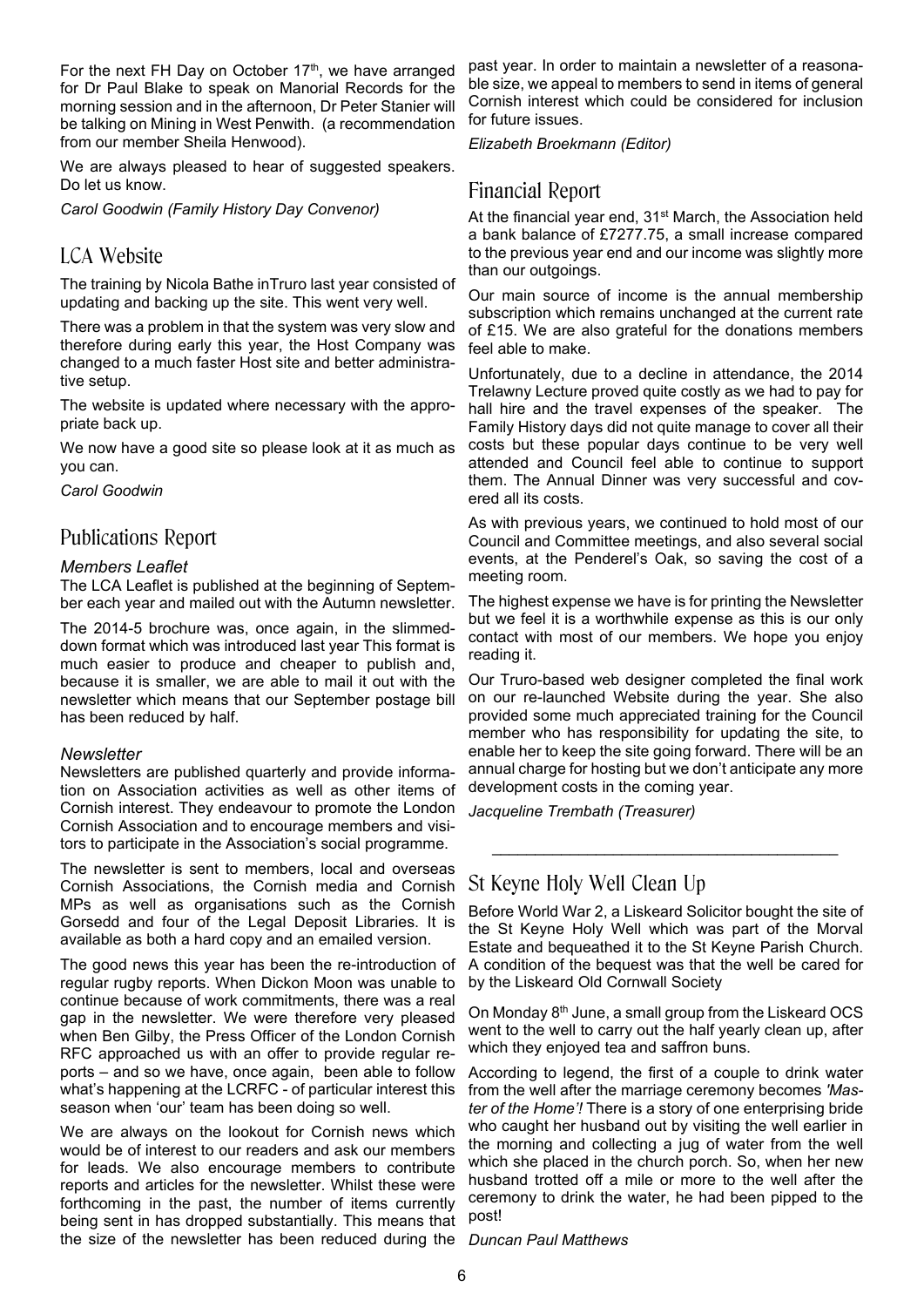# Lostwithiel's Connection With The Sinking Of The

### Lusitania On 7<sup>th</sup> May 1915

John Thomas (Tom) Matthews was born on 6th November 1887 in the parish of St Winnow, the eldest son of John Clements Matthews and his wife Eliza. After leaving Bridgend School (afterwards Downend School and now St Winnow Church of England School), he became a slaughterman for a local butcher.

During 1909 Tom's brother-in-law, Arthur Martin emigrated to Michigan, USA to work in the copper mines where wages were good. In 1913, when Arthur was on a visit home, Tom decided to accompany him when he returned to Michigan. He planned to work in the copper mines, to earn enough money to set up his own butcher's shop when he returned home. Tom and Arthur set sail on 6th March 1913 from Liverpool Docks on White Star Line Ship Baltic.

Seventeen months later war was declared between Britain and Germany. By 1915 Tom and Arthur had decided to return to Cornwall but at the eleventh hour on New York docks, Arthur, who was incidentally a non swimmer, changed his mind. He said goodbye to Tom and remained in the USA. Tom boarded the Cunard Liner *Lusitania* on 1st May 1915 bound for Liverpool with almost 2000 passengers.



*This picture, taken in Calumet Michegan, shows Tom Matthews (seated) just before he boarded the Lusitania. The other person in the picture is not known.*

On Friday 7<sup>th</sup> May sailing off the coast of Southern Ireland, just off the Head of Kinsale and just a few hours from Liverpool, the liner was torpedoed by a German U-boat. The Lusitania sank within 20 minutes with the loss of 1195 lives. There were 764 survivors.

Tom was forced into the sea. Being a fit 27 years old and a very strong swimmer, he managed to survive the cold water for four and a half hours before being rescued. He returned to his wife and son in Lostwithiel and was subsequently awarded £26 compensation for the loss of all his possessions.

In June 1916 Tom enlisted in the Duke of Cornwall's Light Infantry, but was then transferred to the 15th Hampshire Regiment before being sent to fight in France.

On his return from active service at the end of the war he finally fulfilled his dream of opening his own butcher's shop at 9 Quay Street. This was known as T. Matthews and Son. Tom ran the shop for 39 years. His son Howard worked in the business with him until ill health forced Tom to retire at the age of 70 in 1957.

Tom passed away peacefully at his Quay Street home on 25th May 1962, aged 74. He was survived by his son and two grand-daughters all residents of Lostwithiel.

Throughout his life Tom had been very reluctant to talk about his experience of the sinking of the Lusitania. His family knows the barest outline of the story.

By a strange coincidence at the time, a Royal Navy Petty Officer, Leonard Bloomfield, was involved in the rescue operation and 25 years later his younger daughter, Kathleen, married Howard Matthews.

Uncle Arthur Martin (who, had he boarded the Lusitania may well not have survived the disaster) lived permanently in USA and never crossed the Atlantic again. He married and had a son and two daughters. The families on both sides of the ocean keep in regular contact.

On 11<sup>th</sup> November 2009 my husband Donald and myself were chosen to represent the Duchy of Cornwall at a memorial service in Westminster Abbey in the presence of Her Majesty The Queen and HRH The Duke of Edinburgh. The invited guests around us were chosen because their family member had died in the Great War but my story was a happier one of survival amongst great sadness.

On Thursday 7th May this year, Donald and I were on the Cunard Queen Victoria which at 3.30am hovered over the site where the Lusitania sank in 18 minutes, 100 years ago. A prayer was said by the Captain followed by wreaths being thrown overboard and each relative was given a white rose to toss over in remembrance of their loved ones. The following afternoon in Cobh, Southern Ireland a memorial service was held in the centre of town at the Lusitania Peace Memorial in the presence of the President of Ireland, the Irish Navy and many Dignitaries. At twilight the day concluded with a flotilla of boats lighting the waters of Cobh harbour.

A very memorable day which we were proud to have witnessed.

*Gillian Parsons (nee Matthews)* Grand-daughter.

# **New Members**

*We welcome the following new members who have recently joined the LCA:*

> Ms Ruth Martin and Mrs. Hilary Ohrstrand Both living in London Mrs Jacqueline Martin, living in Sevenoaks

*Do you know anyone who has Cornish connections – whether by birth, descent or marriage? Why not encourage them to join the LCA? They can obtain an application form from:*

The Membership Secretary 17 Trellyn Close, Barming, Maidstone, ME16 9EF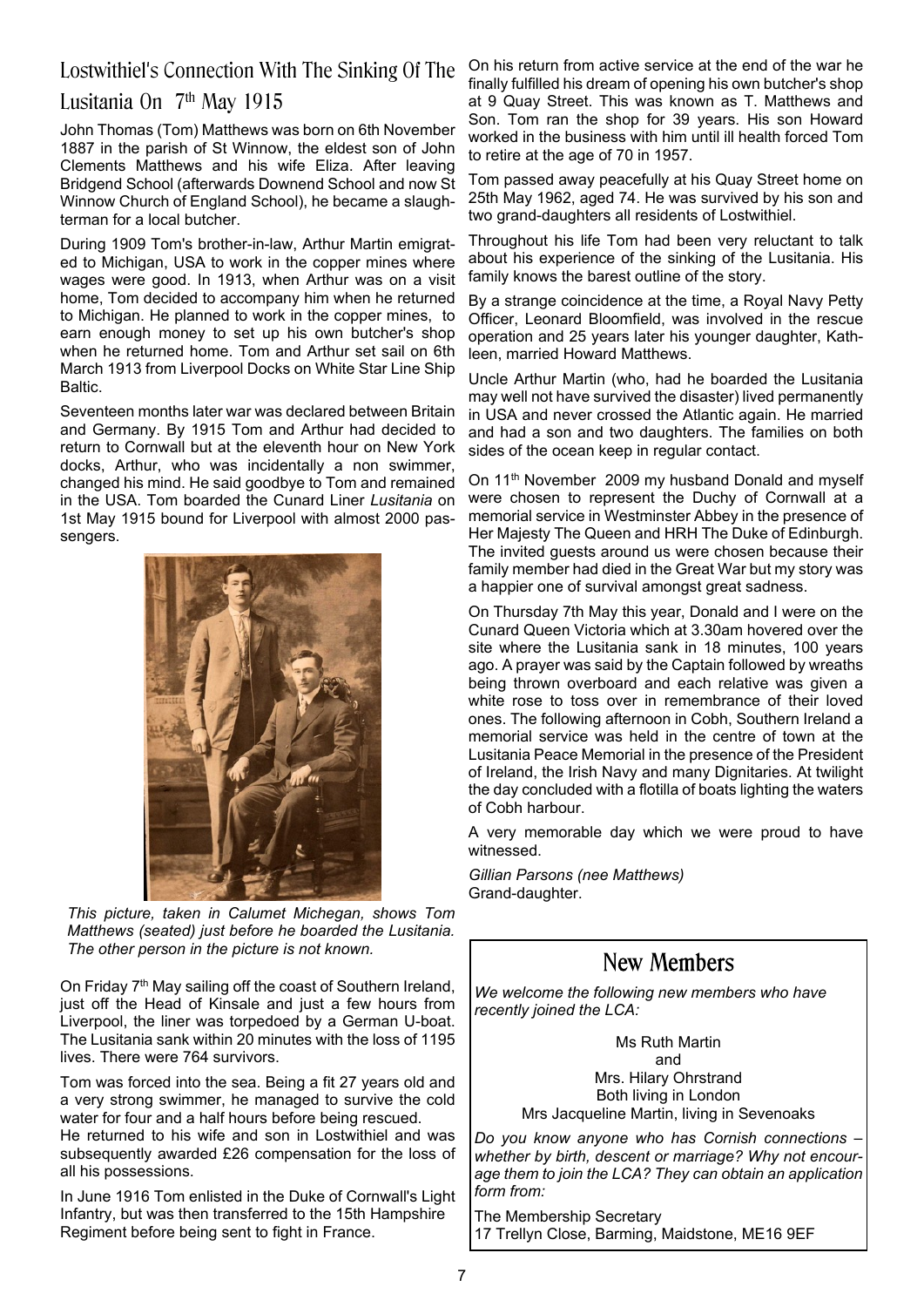Gorsedh Kernow announces new Grand Bard Elect

The Council of Gorsedh Kernow is delighted to announce that the new Grand Bard elect is Merv Davey from Withiel.

Merv, whose Bardic name is *Telynor an Weryn* meaning Folk Harper, was made a bard in 1978 at the Merry Maidens stone circle near St Buryan, West Cornwall, through examination in the Cornish language *Kernewek*.

'It is a great honour to be elected as the next Grand Bard of Cornwall,' said Merv, accepting the invitation, 'and a wonderful opportunity to work with Gorsedh Kernow in promoting, and sharing my enthusiasm for, Cornwall's distinctive culture and Celtic identity.'



*Grand Bard elect, Merv Davey with the Grand Bard, Maureen Fuller*

Merv qualified as a social worker in 1974 and has worked in a variety of social care situations, most recently as sensory team manager for Cornwall Council. In 2005 he undertook postgraduate research with Exeter University's Institute of Cornish Studies which led to the award of a Doctorate in 2011. His thesis explored the fascinating world of Cornish folk tradition and identity and is due to be published as a book later this year.

Affectionately known as 'Dr Folk', Merv Davey was born in Newquay and lists among his many interests Cornish studies, folk dance, guizing and kayaking. He was one of the founders of Lowender Peran, Cornwall's own Celtic festival, and plays banjo for the North Cornwall Ceilidh Band. It is, however, as a Cornish Bagpiper at the head of parades and processions that he will be recognised by many.

'The highlight of my year is doing duty as Bodmin Town Piper on St Piran's Day,'said Merv, 'and at the end of the procession we lead some 500 children through some Cornish dances and they have an absolute ball.'

Dr Davey has been elected for a period of three years. The only candidate nominated by the College of Bards and following the agreed procedures laid down in the Gorsedh Kernow constitution, he will assume full duties as

Grand Bard of Cornwall at the bardic ceremony to be held at St Austell on Saturday 5th September 2015.

His role as Deputy Grand Bard will be conferred at the same ceremony to Elizabeth Carne, *Melennek,* who was elected to this role by the College of Bards last year.

# A Taste of Cornwall in London: *Clare's Cornish* Kitchen Opens in Primrose Hill

A new Cornish outlet - *Clare's Cornish Kitchen* – opened in Primrose Hill, London in May. According to Clare Latimer who is running the shop on behalf of *Beside the Wave* in Falmouth, it has *'all Cornish things including staff'. The* wide range of stock i*nc*ludes frozen and dried foods, skin care products, cushions and textiles, baskets, chocolates, tea, coffee etc etc - and even Cornish dog bowls.

The shop can be found at 6 Elsworthy Road, Primrose Hill, London, NW3 3DJ

Clare can be contacted at: Email: clottedcream@blueyonder.co.uk Tel: 0207 722 6554 Mobile 07930 321 889. www.clareskitchen.co.uk.

### News from the past…

*Taken from: West Briton and Cornwall Advertiser - 18 February 1859*

#### **Notice To Mariners Godrevy Island Light-House St. Ives Bay – Coast Of Cornwall Trinity-House, London, January 25, 1859**

The Light-House on Godrevy Island, St. Ives Bay, being now nearly completed, Notice is Hereby Given, that the Light will be exhibited therefrom on the Evening of the 1st of March next, and will be thenceforth continued every evening from Sunset to Sunrise.

Mariners are to observe that the GODREVY LIGHT will be a bright revolving Dioptric Light of the 1st order, shewing a flash every Ten Seconds; and burn at an elevation of 120 feet above the level of High Water; and be visible in clear weather at a distance of about 16 miles.

Notice is also Hereby Given, that on the exhibition of the Light from the Godrevy Light-House, the LIGHT VESSEL now moored in the Channel between Godrevy Island and the Stones Rocks, will be taken away.

By Order, P.H. BERTHON, Secretary

*Francis Dunstan*

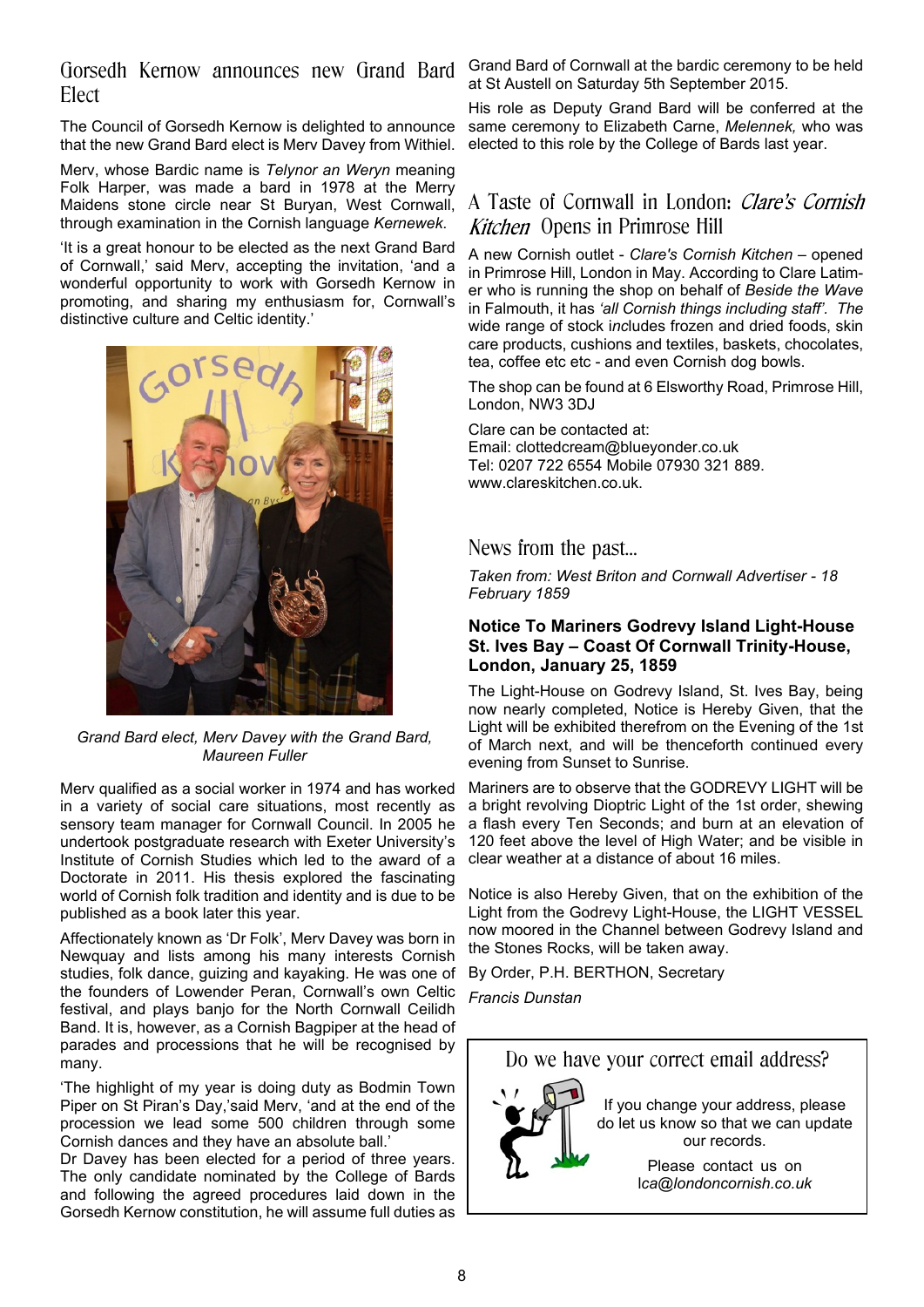# A Cornish holiday diary

When my Cornish cousin from Toronto told me she wanted to come and stay and also get down to Cornwall I was delighted but I have to confess slightly wary. After all, I had never met her outside emails and her fitness level clearly outdoes mine by more than a country mile. We made a deal, however, that I would do the driving, she would do the walking and that we would rely on kinship, shared interests and basic commonsense to make this trip a success.

#### **First came the Cornish cheese**

Ann discovered Yarg from the Lynher Dairy some while ago and so arranged for a large cheese, clad in wild garlic leaves, to come to my house in South London in time for her arrival. It served us well appearing in various forms and always starring in our picnics.



#### **Easter Monday**

The weather was beautiful and stayed that way all week for us. So the countryside welcomed us with lambs, sunshine and banks covered in primroses as we turned left after the Tamar for the 'land of our fathers', sometimes known as the forgotten corner of Cornwall. The village of Crafthole is remarkably unchanged since their time, so much so that the cottages and road layout are easily recognised in photos from 1900! Having been once before I was happy to stay at the Finnygook Inn where you can look out across the landscape to the Lynher river. Inside there is a wonderful selection of old prints and photos including a poster for the 'Silent Guide' tours by the Trelawney Tours Ltd in the 1920s. The proprietor Mr Harding of Penzance had invented a mechanical device fitted to the windscreen giving passengers a key to principal objects of interest on their journey. A Cornish kind of Sat Nav!

#### **Tuesday**

We decided to start with local scenes. First stop was Sheviock Church where some of our Landrey, Davey and Giddy ancestors lie in an ancient and beautiful churchyard. The parish, mentioned in the Domesday Book, was consecrated in the 13th century and is still rural with rich soil and mature trees, not to mention cliffs and beaches. (I have yet to look up any family members who may have attended the Methodist Chapel in Crafthole.) The three

cottages lying to the side of the church were run as a pub by my family in the late nineteenth century.



*Sheviock Church*

Next we drove down Finnygook Lane to the Portwrinkle front. Sitting at the Gook cafe and looking down the steep cliffs to the rocks below it was hard to imagine the pilchard or mackerel fishermen at work. My great grandfather Joseph W Landrey inherited family shares in the mackerel seines at Portwrinkle (he signed the accounts from 1886 – 1917) and kept his association with the co-operative until it was wound up just before the end of the first world war. Ann wandered down as far as the Fish Cellars – now holiday homes - and the little harbour.

From Portwrinkle, where families were happily playing on the beach, we drove through Downderry to Seaton. There where the river meets the beach we watched a heron wait patiently and finally catch and eat his supper. A couple of days later weaving down the lane to the picturesque Liscawn Hotel we came upon a pheasant and his mate picking their way through woods full of wild flowers. Sights for sore city eyes indeed.

#### **Wednesday**

Ann had long planned to join the Bodmin beating of the Bounds to remember our family connections and celebrate tradition and a special birthday. This part of the story really belongs to her because, as I rested in the sun and read a book by a sparkling sea, she hiked 18 miles 'thorough bush and thorough briar'. I sipped a frothy coffee admiring the rise of the land above the cliffs shining yellow with gorse and then I retrieved her, muddy and triumphant, at the end of a remarkable day where she found good company and conversation, not to mention pasties and saffron buns. She left the taking of photos to others as her energy was needed for the job in hand but it was clear that she has wonderful memories.

#### **Thursday**

Now to the village of St Neot. Earlier family research than ours suggests that one Stephen Landrey married Elizabeth Willes in 1600 in the church dedicated to St Neotus which has links with King Alfred and Oliver Cromwell to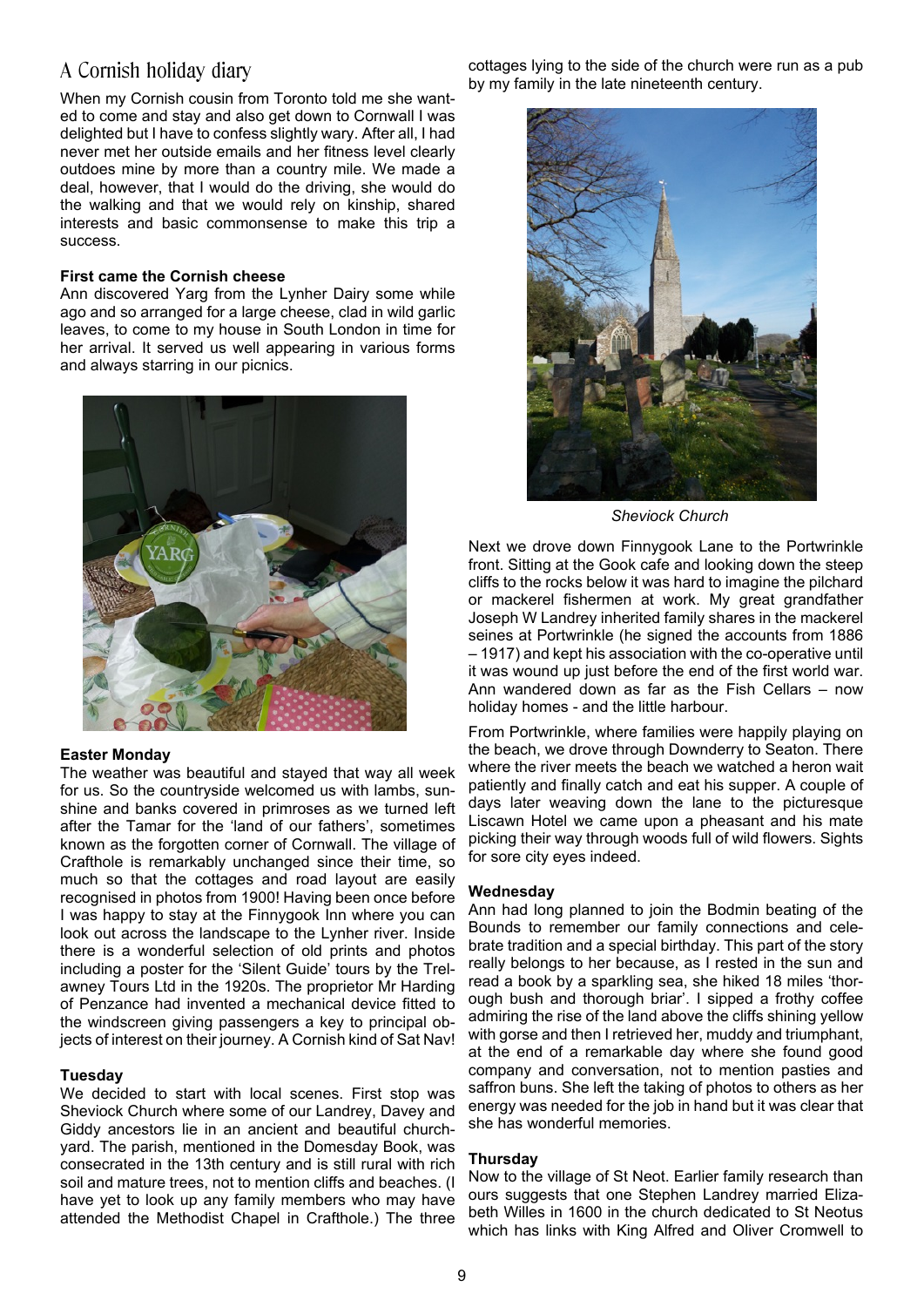name just two. The family are recorded here in the eighteenth century but moved on to Liskeard, St Cleer and Sheviock. The team at the archives there have said they may be able to help me but it promises to be a long task. We contented ourselves with viewing the extremely rare stained glass and with being onlookers to a military wedding. It was an unexpected treat to hear the bells rung for the ceremony.



*Gookview*

No bells rang for us at the church of St Lalluwy at Menhenniot. There was a relatively recent vicar by the name of Landrey whose legacy is a road name and an ancestor died there in 1793 but we were becoming a little exhausted with history and church buildings. We just gazed from afar at the enormous St Germans priory and the quay for the sailing club in that village. I think there is another family connection but by this time we were just happy to admire in passing some unique almshouses from the 16th century and to drive along the wooded banks of the Lynher.

#### **Friday**

Reluctantly we set off to London again with a promise to return although it won't be in time for this year's bluebells. I still haven't seen the holy well at St Neot, the Golitha Falls nor the Rum Caves and I have a nasty feeling I left my glasses in the village shop. We received a warm welcome and felt refreshed with good food and fresh air we didn't have a cream tea but managed plenty of seafood and some Cornish icecream.

If any reader should recognise our name of Landrey it would be lovely to hear from them; it is relatively unusual as opposed to the Rowe strand! I think we proved the strength of the Cornish connection. There are many beautiful photos of the area to be found on the internet but those the editor has chosen are my own souvenirs and although I am happy to talk about it I am still glad it is relatively undiscovered.

*Ursula Jeffries*

### Going to Cornwall this summer?

### **Two Cornish Exhibitions not to be missed…**

*Two exciting exhibitions will be held in Cornwall from June this year If you are going to be in Cornwall in the second half of the year, make sure you include the Royal Cornwall Museum on your itinerary.*

#### *The Campaign Trail: Sir Hussey Vivian from Waterloo to Westminster Exhibition 13 June 2015 – 2 January 2016*

#### *Was A Cornish Man Really Pivotal To Winning The Battle Of Waterloo?*

Waterloo is one of the world's most famous and important battles. We all know it was a showdown between the military giants of the time, Napoleon and Wellington, but was a Cornish man, Sir Richard Hussey Vivian, really crucial to securing battle victory?

More than 150,000 French, British, Dutch and Prussian soldiers fought a bloody and decisive encounter that ended the Napoleonic Wars and led to Bonaparte's final abdication and decades of international peace in Europe.

However there is evidence to suggest that Hussey Vivian, at that time a Major General, commanded the 6th cavalry brigade that led the final crucial charge said to have resulted in victory at Waterloo on the morning of Sunday, 18 June 1815.

Dan Snow, TV presenter of many historical programmes and author of the book, *The Battle of Waterloo Experience* says: 'The Royal Cornwall Museum is putting on a remarkable exhibition and Hussey Vivian was an important part of military history. This new exhibition is a chance for people to understand one man's personal story and how that shaped the battle and its aftermath.'

And Emma Bridgewater, Britain's leading designer of pottery and a direct descendant of Vivian added: 'People of all ages who are fascinated by Waterloo will finally have a chance to see items from the Vivian family collection that have never been seen publically. I've even produced a limited edition Waterloo mug in support of the exhibition and to commemorate the 200th anniversary of this battle and Vivian's involvement. Because of the small quantity these are fast becoming a collector's item and a small number of these mugs are now available at the museum.'

The exhibition will feature original weapons, Vivian's own essentials for the military front line, medals and paintings from the time.

Born in Truro in 1775, Richard Hussey Vivian attended Truro Grammar School and Harrow and went on to become Equerry to the Prince Regent– the future King George IV, which resulted in Vivian securing the royal patronage enjoyed by the Royal Cornwall Museum to this day.

Reputedly a great swordsman, ambitious and driven, he was also a great socialite and went on to have a successful political career, becoming MP for Truro.

#### *Poldark's Cornwall Exhibition 18 June – 4 September 2015*

Following the Sunday night phenomenon that has swept the nation, the Royal Cornwall Museum will present a series of Poldark related exhibits this summer that will explore the rich and varied nature of Poldark's 18thcentury Cornwall.

Winston Graham wrote 12 Poldark novels starting with Ross Poldark in 1945 and ending with Bella Poldark in 2002. The internationally bestselling novels are set in Cornwall where Winston Graham spent much of his life.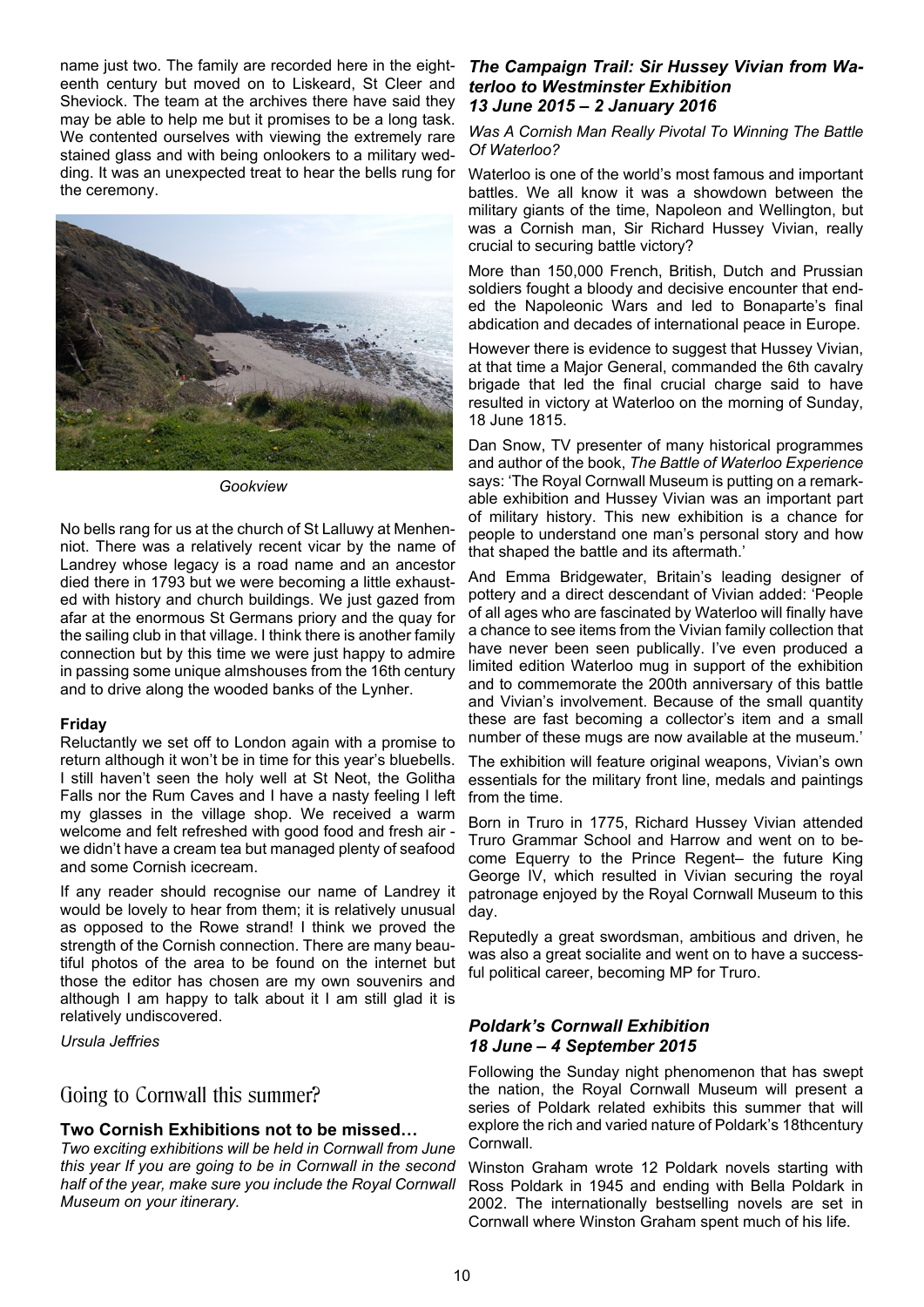Andrew Graham, Winston Graham's son, who is Executor of his father's literary estate and was a consultant on the Poldark TV series, is working closely with the Royal Cornwall Museum.

The RCM holds many of Winston Graham's original notebooks, showing his novels written in long hand, as well as the typewriter on which he wrote to his many fans. The RCM also runs the Winston Graham Literary Prize with a prize fund donated by the author in his will.

The prize is worth £3000 and is awarded for excellence, originality and accessibility in the writing of historical fiction. This year's deadline for entries is 31st July, 2015.

Andrew Graham said; 'I am delighted to be working so closely with the Royal Cornwall Museum and I'm greatly looking forward to their Poldark inspired exhibits this summer and hearing the outcome of the Winston Graham Literary Prize.'

Highlights of Poldark's Cornwall at RCM include:

- · The original manuscript of 'Bella Poldark'
- · Winston Graham's first acceptance letter for a published work
- The detailed Poldark family tree with Winston Graham's handwritten research notes

#### **Royal Cornwall Museum**

Admission FREE for children and members, £4.50 for adult tickets giving unlimited admission for a year.

The Royal Institution of Cornwall – the organisation that owns and manages the Royal Cornwall Museum and Courtney Library – was founded in 1818 for 'the promotion of knowledge in natural history, ethnology and the fine and industrial arts, especially in relation to Cornwall'.

### Cornish memories

In his *Meanderings* in the Spring 2015 Newsletter, Graham Pearce wrote *'if you go abroad you should look for Cornish names.'* Not long afterwards, a response was received from Tauranga in New Zealand!

The following email from Florence Mainwaring shows that, although not Cornish herself, she has Cornish links and a special place in her heart for God's chosen county.

#### *Dear Editor,*

*I have been reading your latest newsletter which was sent to me courtesy of the New Zealand Cornish Association. I do not belong, am not Cornish but close to it.*

*You see, I was a London evacuee from WW2. I landed in Summercourt then Fraddon in 1940 and was there until 1945 with my wonderful Elsie and Wilfred Hambly foster parents, both now departed.*

*Cornwall is in my heart and soul and I have been back several times. I am your greatest ambassador - I tell anyone I meet that I come from London and Cornwall and none of my family or friends will ever doubt that Cornwall is a very high priority in my life. I do not sound 'London' or Cornwall in accent, just maybe Southern England. I have been in New Zealand for around sixty years so maybe a bit of that thrown in. Travellers from here have gone to many Cornish places at my suggestion, always returning with thanks that I sent them there.*

*Anyway,.to get to the point! When reading 'Mem Sec's Meanderings' I was interested how he (Graham Pearce) was saying that he hopes that 'if you go abroad' that you should look out for Cornish names. Well, I am always listening for Cornish names myself and surprise people that I have detected where they or ancestors hail from. Last November I was visiting Napier to attend the service in the cathedral for the installation of the new bishop. At communion time in a very full cathedral, we were being shown to places to line up for communion. I noticed the surname label on the man directing me – it was Julian and quickly asked him if his family were from Cornwall. His face lit up and in the few moments available said, 'Yes! from Mawgan'. He did more smiling when I told him I knew the place. I would think he went on his way smiling more.*

*I always ask anyone with a likely name the same question – it is a very interesting and rewarding pastime. I make excellent pasties and do all sorts of things that I know in my life have stemmed from growing up in the most lovely county in the UK - my second home.*

*Ten years ago when visiting England for only two weeks, my New Zealand daughter in law and I purposely spent a whole week in Cornwall. When we were driving to Plymouth on the final day to get the train to London, Louise said to me, 'Do we really have to go to London Florence? I so love it here! - the Pisky had won her heart too.*

# News from other Cornish Associations

#### **USA**

At its AGM in May, many of the offices of the *South West Wisconsin Cornish Society* were up for election. In his address, the President expressed concern about the future of the SWCS. However, unlike many other associations this is not because of declining numbers but because of a reduction in the number of members living near enough to be actively involved.

After the meeting, members had the pleasure of listening to a presentation by young people from Mineral Point High School who'd recently returned from an exchange visit to Redruth.

Plans for the 23rd Cornish Festival and Celtic Celebration at the end of September are well underway. On the Saturday evening, Blackthorn Folley, a Celtic band from Milwaukee will perform.

The **California Cornish Cousins** recently held their 24<sup>th</sup> Annual Gathering in Penn Valley/Grass Valley. The theme was Cornish Cowboys. Professor Roger Burt of the University of Exeter talked about the influence of Masons and Lodges on Cornish migration while Greg Drew from South Australia talked about the Cornish in the Copper Triangle and their links to California.

Every year, crowds gather in downtown Grass Valley to celebrate St Piran's Day – but this year, something was missing. For the first time in its 10 year history, there was no town crier. Traditionally, the town crier starts the proceedings by ringing his bell and declaring that *'Today, everyone is Cornish'.* The search is on for a new crier.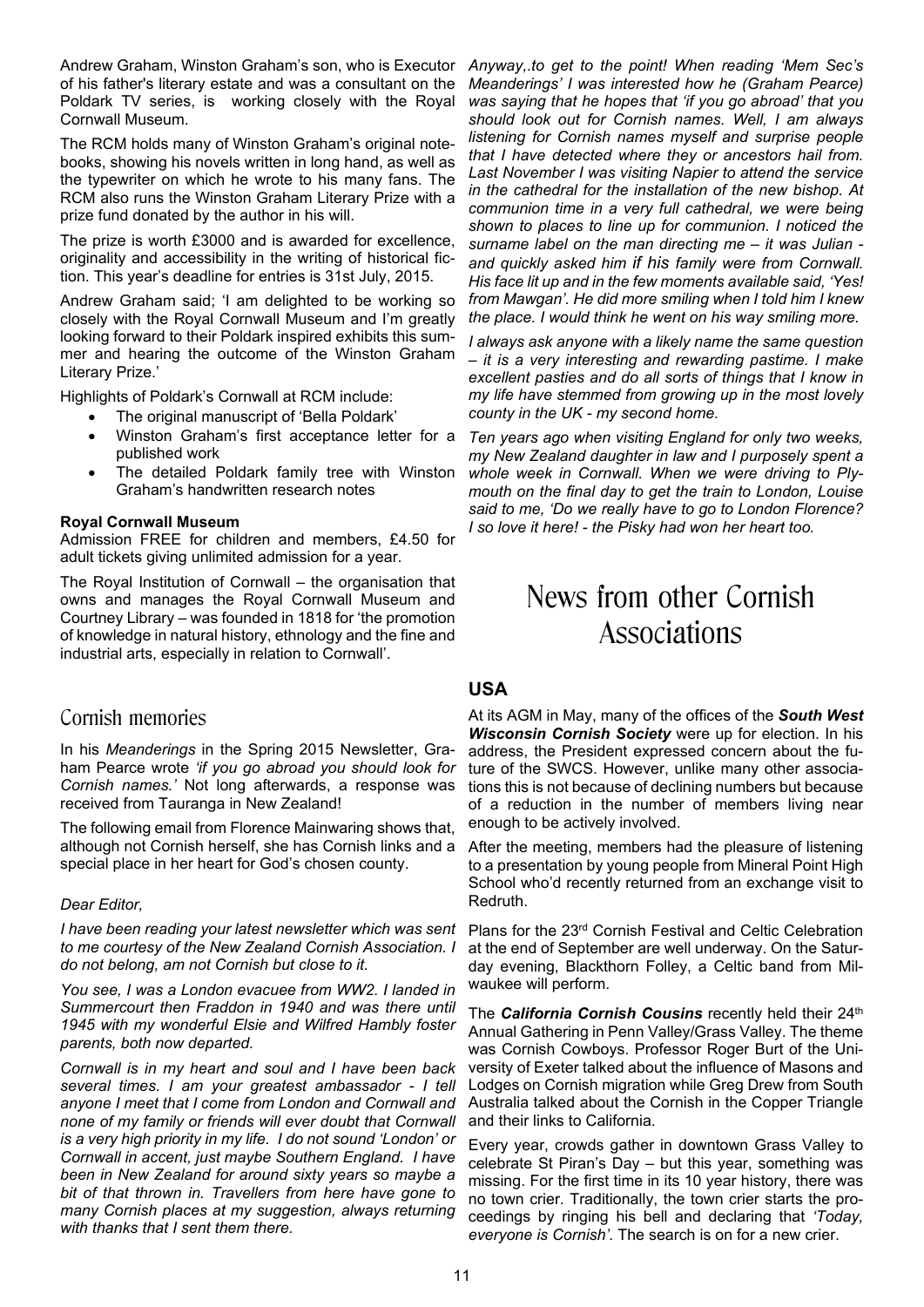### **CANADA**

The *Toronto Cornish Association* had a presence at recent Montreal Celtic Festival. This included a display table and member Rosalie Armstrong marching in the Festival Parade. Rosalie also gave a brief speech in which she explained the background to the Gorsedh Kernow – and why she was not wearing her Bardic robes.

The big event occupying the Association at present is a visit by the Trelawny Male Choir in the autumn. This choir, which consists of 80 singers from 18 Cornish choirs, will

perform in a special concert in Toronto on 8th September.

The traditional raising of the St Piran's flag took place at the Toronto City Hall in March, attended by about 12 hardy people who braved minus 15 degree temperatures and brisk winds. The morning's festivities included the recital of the poem *'A Proper* Job' and the singing of *'Trelawny –* after which everyone adjourned to the café for a welldeserved hot drink

#### **AUSTRALIA**

The big news from Australia recently was Kernewek Lowender 2015 which took place in the Copper Triangle in South Australia. This was an important mining area in the late 19th and early 20th centuries and attracted many miners from Cornwall.

It is estimated that this year, about 35 thousand people attended the activities and events which included 'Dressing the Graves', 'Furry Dances' and a Bardic ceremony. The theme of the Cornish Seminar was '*They were here earlier than you think'.* The Seminar was opened by the Grand Bard, Maureen Fuller.

In March, the members of the *Cornish Association of Victoria* heard an interesting talk on Brunel. The talk, 'Bridging *the gap over the Tamar*, provided some insight into the planning and building of the Saltash Bridge in1859.

At their May meeting, they were honoured with a visit by the Grand Bard who was in Australia to attend Kernewek Lowender.

St Piran's day this year was extra special for the *Ballarat Branch of the Cornish Association of Victoria* because it was the day when one of the most important buildings in the history of Cornish settlement in the town was given back its original name, *Carn Brea.* The building had originally been built in the 1880s as a home for Cornishman Cyrus Bath Retallack. After he died, it had several name changes until more recently it became part of the Ballarat Catholic University. Thirty five people attended the ceremony, toured the mansion and partook of the specially made pasties and saffron cake.

Towards the end of October, members of the CAV and the Ballarat and Geelong Branches will get together for an outing to Tarndwarncoort Homestead near Birregurra.

The Cornish Association of New South Wales recently celebrated its 40th anniversary with a lunch, which also marked St Piran's Day. A special birthday cake was made by Del.

Last year, the President and the Secretary of the CANSW moved 500km from Sydney which has made it difficult for them to be as involved in the Association's activities as

they have in the past. They are congratulated on keeping going.

Another Association which has celebrated a milestone is the Cornish Association of South Australia which is 125. The celebration took the form of a lunch, attended by 80 people. A special birthday cake was made for the occasion and the Grand Bard sent a congratulatory message.

Like so many other associations, the Cornish Association of Queensland has a declining membership and is finding it difficult to recruit people onto the committee. This is adding to the worries about the future of the Association.

The Annual Pasty Picnic took place in mid-June and their Foundation Day Luncheon will take place in September

#### **NEW ZEALAND**

The New Zealand Society of Genealogists' Family History Fair which was planned for August has been cancelled but the Cornish Interest Group will take part in the Research Expo being arranged by the Auckland City Library.

The latest CIG newsletter includes a report on a visit to Victoria, Australia by the Group's Convenor, Keith Vautier and his wife. While in the Ballarat area they visited Sovereign Hill and the Gold Museum. On the underground tour they were shown a mine cavern directly under Sovereign Hill which was rediscovered in the1970s. This cavern was originally mined by three Cornishmen who removed more than 500 tons of quartz rock by hand in order to extract the gold from it.

#### **UK**

The *West Somerset Cornish Association* has had a tough year, with dwindling numbers and this led to important decisions being made at the AGM. It was agreed that the Association should continue with evening meetings until the end of the year, but from January 2016, they will switch to daytime meals and outings. It was also agreed that the financial year would changes from April-March to January-December.

The Association's Christmas lunch was held at the Old Bear Restaurant, the same venue that they have used in their past for their St Piran's Lunch. They were pleased to welcome four Bournemouth Association friends to this event.

Members of the *Torbay Cornish Association* have had two very different talks in the past couple of months – in March, Brenda Loosemore talked about '*Ladies of Laughter'* while in May, Mike Griffith shared his experiences of '*Being a Prison Governor'.* They had their AGM at the end of April which was followed by a quiz, devised by Mary.

At the end of May, members of the *Thames Valley Cornish Association* held their AGM. Gomer Walters was elected as President in place of Ruth Williams, who sadly passed away a couple of months ago. During the meeting members shared their special memories of Ruth.

After the business part of the meeting, Chairman Francis Dunstan gave a talk on Cornish Saints which revealed that there are considerably more places with 'St' in them in Cornwall than in other part of the country.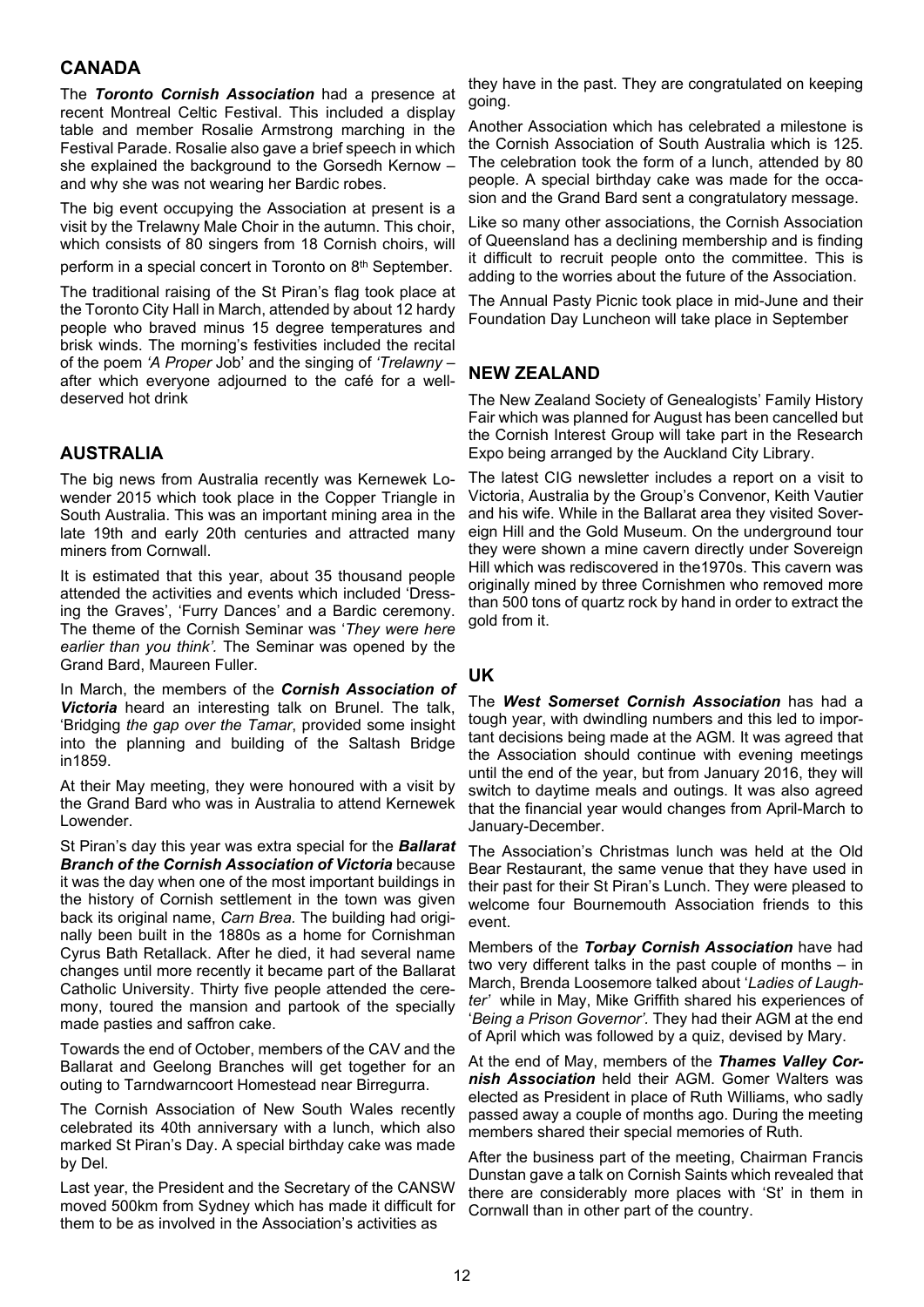# Publications

#### *Battle Beneath The Trenches: The Cornish Miners of the*

# *21st Tunnelling Company*

By: Robert Johns Publisher: Pen & Sword ISBN: 9781473827004

#### *A note from the author:*

If the expression 'pals battalion' is heard in reference to the First World War, one immediately thinks of the 'Swansea Pals' or maybe the 'Accrington Pals', but never the Cornish Pals, and yet the 10th (Service) Battalion DCLI (Cornwall Pioneers) was precisely that. This battalion (The Cornish Miners Battalion) was formed in Truro in March 1915 by Acting Mayor Roskelley, with two of its major supporters being R. Arthur Thomas, Captain of Dolcoath Mines, and tin smelter Fred Bain from Portreath. Their initial remit was to form two companies of men, the one from the West to be specifically from a mining background. The response was very positive and my Grandfather, a miner from a mining family spanning 3 generations, was one of those who volunteered in April 1915. The 10th were initially based at home, but a training camp was soon set up in Penzance, their headquarters being at Chyandour, at what is now the National Coastwatch Station.

By mid 1915, the Western Front was static and mine warfare had started in earnest with the Germans having the upper hand. Urgent calls went out to find experienced miners to help combat this threat and a number of Cornishmen volunteered for the Tunnelling Companies. However, more were still needed and on 29th September 1915, 221 miners of the 10th DCLI, my Grandfather being one of them, found themselves transferred to the 251st Tunnelling Company Royal Engineers, which had been formed at Hayle that same day. This is not surprising as the Cornish miners were highly respected and some of the best in the world, and could always command higher wages than others. This was to be the case for many in the 251st, who on transfer found their pay increased by one shilling to two shillings and two pence per day, and rising to 6 shillings a day if classified a skilled tunneller.

The 251st were billeted in Bethune, working in the Cuinchy Cambrin sector, one of the hottest sectors on the Western Front. Their first task was to gain control over the German superiority in mine warfare, and then build defences capable of withstanding any German offensive; behind Bethune lay 75% of the French coalfields, coal being important to factories manufacturing much needed munitions. These defences were extensive to the extent that there were more men living underground in 1918 than there are living above ground today (it was nicknamed the Bunny Hutch). When attacked during the German Spring Offensive in April 1918, the 251st went from tunneller to infantryman and fought alongside the infantry in the trenches, rifle in hand. The defences were so well constructed, that although the battle was intense no ground was ever conceded, one of the very few sectors held. Their efforts were later mentioned in Field Marshall Haig's report to the War Cabinet, possibly the only time that a small unit such as a company was singled out for praise in such a report.

During the Advance to Victory, their skills at handling explosives came into its own. They were continually clearing explosives in front of the advancing Infantry, and making safe booby traps that had been placed by the retreating Germans. Finally, when the armistice was signed, their war did not come to an end as they were used to reconstruct major infrastructure; repairing road bridges, breached canals, and railways.

Whilst some men left and others joined, the 251<sup>st</sup> remained a predominantly Cornish Tunnelling Company, and was without question one of the best, if not the best, of the 32 Tunnelling Companies in the First World War (25 British, 3 Australian, 3 Canadian, 1 New Zealand). Under such dangerous operating conditions, their losses were remarkably low, given that the Tunnelling Companies had no reserve lines and so were on the front line for the whole duration. This success was due to more than just luck, and I believe was partly attributable to the comradeship and friendship that the Cornish show to each other. They set many all-army tunnelling records, and never was the motto 'One and All' better demonstrated than within this Tunnelling Company.

As I examined a wealth of primary source evidence about the 251st Tunnelling Company, I found that this was very much an untold story about the Cornish miners. I have hopefully rectified this in the publication of my book. During my research, I identified other Cornish Miners in other Tunnelling Companies whose stories are still not complete, so if you have any further information you think might be of interest, please let me know through my website www.robertkjohns.co.uk

### *Exposed To All Villainies*

*By Stephanie Haxton*

This is an historical novel about a tumultuous period in Cornish history in which three women have their lives ravaged by civil war.

The author is an historian who specialises in 16th and 17th century British history and has a particular interest in Cornish history

The book is available as a paperback from www.stephhaxton.com or as an ebook from http://www.amazon.co.uk/dp/B00LLH443U

# Condolences

It was with great sadness that we heard of the death, in March, of Tom Sims. Tom was a very active member of the Association and served on Council. But, it is probably as a part of the Family History Group that he will be best remembered. He was a hardworking member who was particularly good at dealing with technical issues!

Tom will be missed by all who knew him and we offer our condolences to his family and friends.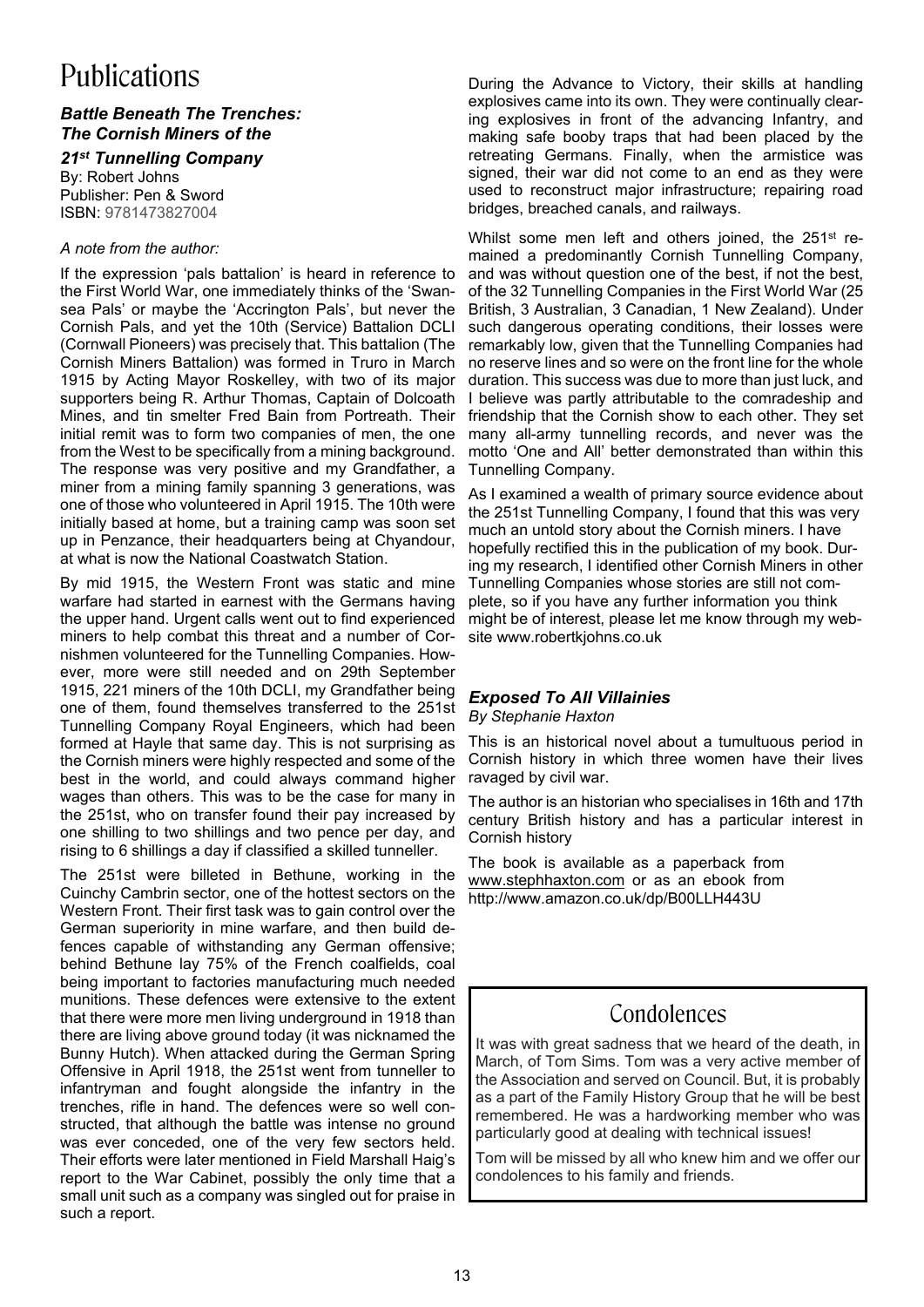# Rugby

## History Making Season For London Cornish *By Ben Gilby, Press Officer, London Cornish RFC*

London Cornish have just completed the greatest season in their 52 year history.

The club finished as runners-up in London Two South-West, their highest ever league position, having lost only three matches all campaign. By finishing second in the league, it meant they would face a 'winner-takes-all' promotion play-off game against Medway RFC, the runnersup of London Two South-East. Whichever side won the match, which was to be played at the Kent side's ground in the historic city of Rochester, would go up to London One South – just one league from National League rugby.

The match generated huge publicity for London Cornish RFC – both in Cornwall and in South-West London. The Wandsworth Guardian featured previews and match reports on their website – spreading the word about this unique band of Cornish exiles and their passionate supporters. What was quite incredible was the amount of support generated for the club within Cornwall – two Cornish newspapers featured detailed previews and reports, the Trelawny's Army supporters club spread the word on social media, Cornish Pirates RFC spread the word on their internet message board in order to mobilize their exiled supporters and BBC Radio Cornwall broadcast live reports from the game. All of this publicity generated quite staggering support for London Cornish on the day – people came from Penzance, Saltash, Leicestershire and around London clad in Black & Gold all united for London Cornish Rugby Football Club.



*A view of the huge crowd that watched the Medway v Cornish clash*

Going into the game, club Director Rugby Dickon Moon, who has also been a long time member of the Cornwall County squad coaching staff remarked: 'We are truly a Cornish side with a Cornish coaching team in Tom Sincock, Marc Sweeney and myself. If we could win we would become one of the county's top 5 ranked clubs, which would be some achievement given 13 years ago we were the lowest of the lot!' He believed that Medway would be favourites on the day; 'Medway are the home side, and had a better playing record than us in the respective leagues, but we wouldn't be here if we couldn't play and I hope we can display the same relentless tenacity that has characterised our league season.'

The game itself was played out in front of a very large crowd indeed, in what was undoubtedly a carnival atmosphere. Medway RFC laid on a lunch for all supporters of Cornish Pasties and scones with clotted cream to follow, which was gratefully received by 'One And All'. The first half was, generally as tight as a drum, but the home side looked slightly stronger as the play went on. Josh Allison sent four penalties between the posts for 'The Black & Golds', as Medway led 13-12 at half-time. The Kentish side continued their momentum in the opening quarter of the second half, and built a 29-12 advantage, but to London Cornish's eternal credit, they would not lie down, and proceeded to dominate the last ten minutes of the game, laying siege to the Medway line. Despite throwing the kitchen sink at the Kent side, roared on by the large numbers of black and gold supporters, they could not get over the line, and Medway went on to win 29-12.

After the game, Director of Rugby Dickon Moon commented: 'We have achieved our pre-season goal of topping our previous best ever finish in the league structure, and what this defeat tells us is that we are not quite ready for the step up despite winning 29 of our last 34 games at this level. Medway were able to nullify our chief threats in the set piece, and though we defended magnificently, the level of aggression they brought to the breakdown made it tough for us to create quick, a clean ball. Head coach Tom Sincock and I were delighted with the way we finished the game, and for the last 10 minutes we showed real spirit given the game had all but gone. We all agreed post match that this is the beginning for us - while we wish Medway well - what a welcoming and decent rugby club they are - at the level above, we will have a short post season break before focussing on next season. The target now has to be to win the league."

Everyone at the London Cornish has certainly earned their close season break, but it won't be long before all eyes focus in on 2015/16! We urge all London Cornish Association members to come and join us on the touchline next season. It is great fun and a wonderful way to share an afternoon with fellow proud Cornish exiles.



*Tom Baker makes a late break through the centre*

*We are keen to arrange an outing to cheer on 'our' team at some point in the new season. If you would be interested in attending a match later in the year, please let the Editor know. The contact details are on the back page of this newsletter.*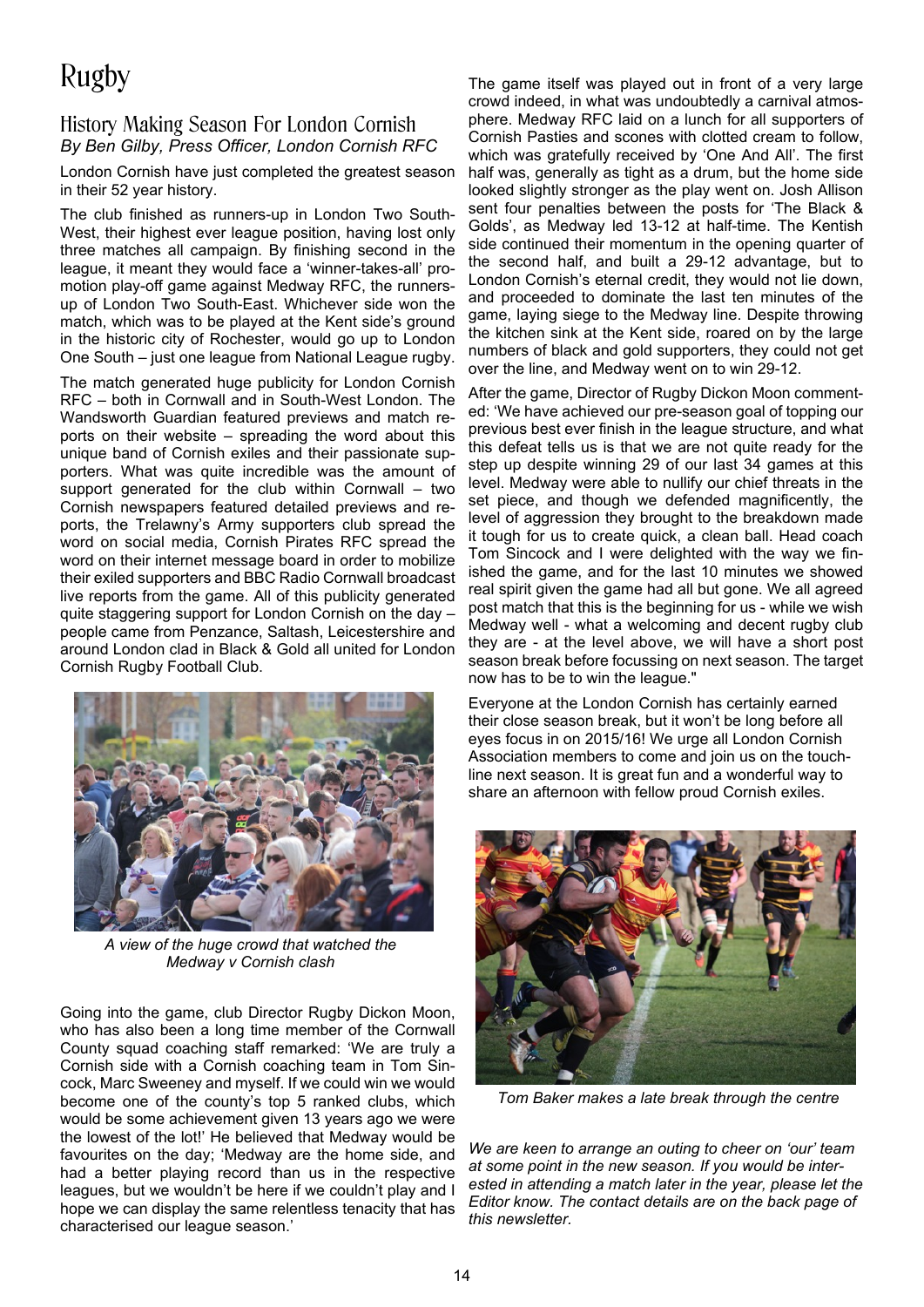# Mem Sec's Meanderings...

Thank you to all members who have paid their subs. on *Festivals*. time and a special thank you to those who generously included a donation to the Association. There are still a number of people who have forgotten and I shall be sending them a final reminder later this year. Could I please ask you to check whether you have paid? If you have any questions don't hesitate to contact me. My address and telephone number are at the end of these *Meanderings*. I don't like having to write members off for non payment, particularly when I do not know why they have not paid..

We have had one resignation.

Sadly in March, Tom Sims died. He was a serving member of Council and was also a member of the Family History Committee. Our sympathies go to his family.

But, I am glad to say that there are three new members and I am therefore very pleased to welcome Ms Ruth Martin who lives in London E12, Mrs Jacqueline Martin, living in Sevenoaks and Mrs. Hilary Ohrstrand now resident in London SE1.

As you can see our membership has, for once, not decreased and I am able to report that it now stands at 226. Not all of them are living in London and the Home Counties as there are 100 living farther afield - this of course does include Cornwall and a few abroad.

Do you know people of Cornish decent or people with Cornish interest? If you could encourage them to become members of the Association, this would be greatly appreciated.

I am continually looking for snippets about Cornwall from newspapers and various books. I try not to look too deeply into the past and have, instead, found the following items quoted in recent newspapers:

One paper had a list of reasons to be happy to be in Cornwall. These included:

*World class beaches*. (For going for a swim or simply resting)

They are often mentioned in the media. The most recent was a survey that placed Porthminster, Perranporth and Fistral beaches in the top ten.

#### *Pasties and Saffron Cakes.* (My favourites)

In Cornwall you are never more than five miles from a Pasty shop and these are within 20 minutes of a beach with many bakeries in coastal towns and villages.

*Food and drink*. (Never be hungry in Cornwall) Many favourites from pasties, Cornish cream teas, ice cream and, of course, saffron cake. I am sure there are others that you enjoy or remember.

#### *Heritage history and identity.*

Many generations of miners and engineers have left lifelong legacies and history is often kept alive by farmers, fishermen and mariners.

#### *Coastline*. (Lovely coastal walks)

The approximately 600 miles of Cornish coastline with it's coast path is World renowned, together with its wildlife.

#### *Folklore*.

Cornwall is a county full of legends and myths that include piskies, knockers and fairies as well as mythological creatures such as the Mermaid of Zennor, the Beast of Bodmin, the Mousehole Cat and, of course, King Arthur.

These, of course included Helston Flora Day, Padstow 'Obby 'Oss, The Cornish Gorseth (Kernow Gorsedh) and numerous other ceremonies.

#### *Ancient landscape*.

Some of these date back to the Stone Age up to 10,000 years ago. These include Lanyon Quoit near Penzance and the Stripple Stones near Bodmin Moor.

*Outdoor pursuits*. (if you are active enough!)

These can include walking along the waterways and coastal paths. Then if you rally want to take on Celtic sports there is Cornish wrestling, hurling, dancing and sea surfing.

Cornwall is a lovely place to live or go on holiday. Do you agree? Apart from our members who live there how often do you visit our home County? Perhaps the recent Poldark films on TV have created a greater interest in 'going down there and having another enjoyable look around'.Have you been to Cornwall recently? Is it still as you remember it, or has anything changed?

We like Cornwall. My wife and I were in Cornwall on St. Piran's Day and had a meal at a Pub. We were delighted, at 9 pm, to hear a local choir sing Trelawny. This happened in public houses and inns across Cornwall and it was a great pleasure to be there and be able to stand up for the singing of Trelawny.

Another interesting fact we also learnt was that in 1899 the Norway Inn, lime kiln and a four bedroom cottage at Perranarworthal was sold at auction for the sum of £425. It was sold as 'lock, stock and barrel'. This term appears to have originated from sales in the 'licensed house trade'. Now days you hear people saying that they bought something 'lock, stock and barrel'. Well now you know where the expression came.from.

The World Pasty Championship was held again at The Eden Project just before St. Piran's Day. Pasty-makers came from around the World to make not only Cornish Pasties but local variations like a traditional Chilean Pasty made with beef, onion, hardboiled egg, olives and sultanas, by a Chilean miner who had come over to visit his relatives. Cornish miners went all over the World in the past and took Pasty recipes with them. They did, however, adapt them to local conditions but, no matter what, a Cornish Pasty is a Cornish Pasty and in my mind they are a 'proper job'. My wife makes delicious ones, but of course living in Kent they cannot legally be called 'Cornish Pasties', but I still consider them to be a proper job.

That is nearly all for now. I hope you have found these "Meanderings' of interest and that they have given you even some 'food for thought'. I also hope you have had a good start to the year as we are now well into spring, looking forward to a good summer and, of course, a good holiday time. Don't forget that if you are abroad do look out for some Cornish names. I am sure that the Cornish influence has spread further around the World than that of any other country.

#### *Kernow bys vyken*

*Graham Pearce, "Pengwyth", 17 Trellyn Close, Barming, MAIDSTONE, Kent, ME16 9EF Telephone (01622) 727167*